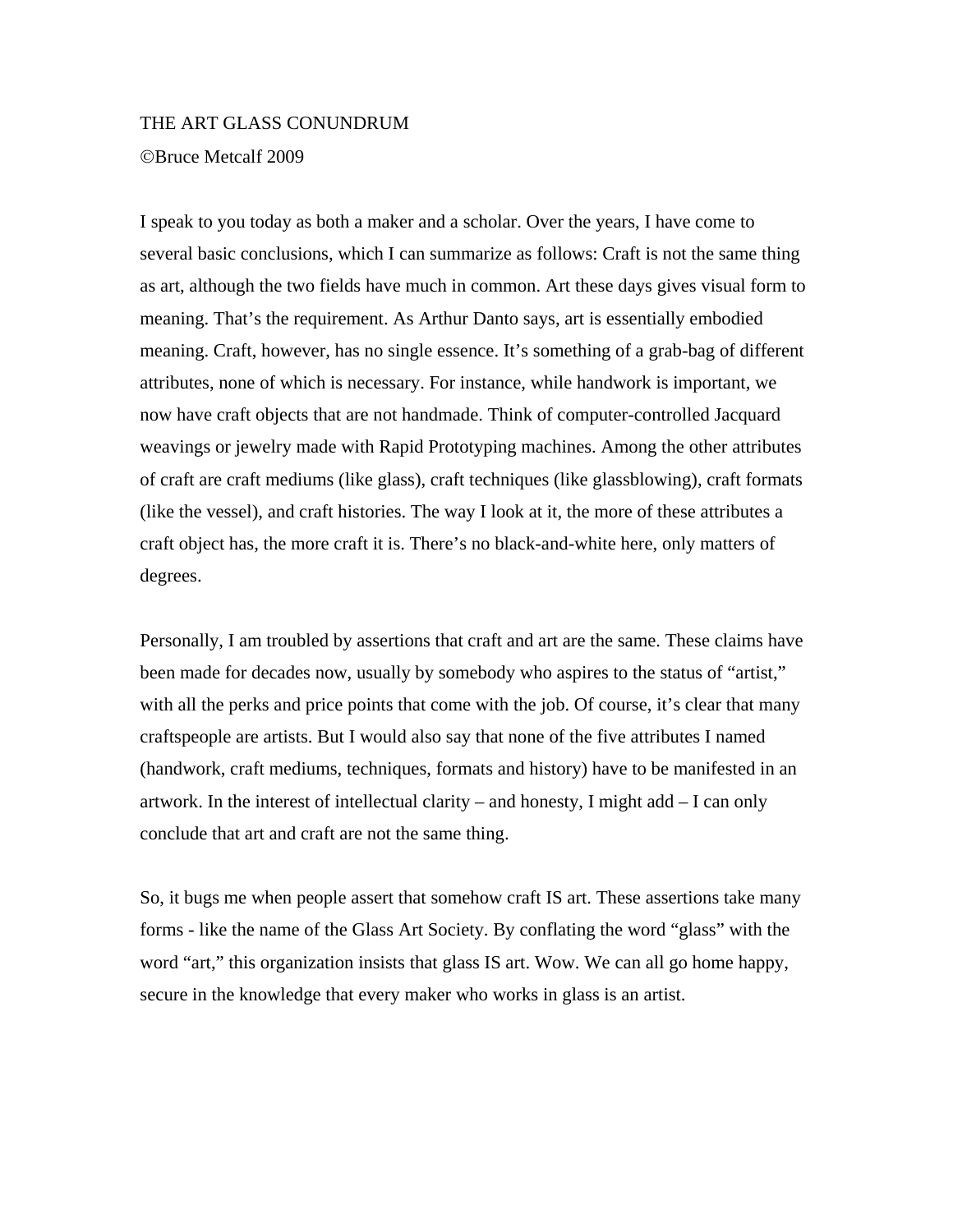I say: Baloney. I say: What's wrong with being a craftsman? What's wrong with attending to the elements that properly belong to craft? I say: Be proud of who you are, and quit whining about gaining entrée to the temple of Art. Screw Art.

However, there are consequences that follow from insisting that craft is not art.

# (1. ONSCREEN IMAGE: METCALF NECKLACE)

In my practice, I do not shy away from them. I insist that I'm a jeweler. If somebody wants to call me an artist, I won't object, but it's not a word I apply to myself. My jewelry is intended to be worn. My work is also unapologetically decorative: one of its purposes is to ornament the human body. I show you this work so you know where I stand, and I practice what I preach. I may say some pretty harsh things later on, and I don't want to be accused of being a hypocrite.

I also want to say that practicing a craft isn't an excuse to be stupid. The studio crafts are subject to some of the imperatives of modern art: to be thoughtful and inventive among them. In the trades, one can slavishly follow custom and fashion, and one doesn't have to ask why. The same for hobbyists. To my mind, the studio crafts are distinguished from both trades and hobbies by a spirit of inquiry, by a refusal to be content with the conventional.

So, in the spirit of inquiry, let me make a proposition. I'm going to show you two images, both of objects made from glass. I think that most of the makers in this audience would prefer to make one of these objects, and not the other.

#### (2. ONSCREEN IMAGE: DANTE MARONI VESSEL)

Here's one of Dante Maroni's vessels, which demonstrate his extraordinary skill as a glassblower. And I think most makers in this audience would be proud to have made this object.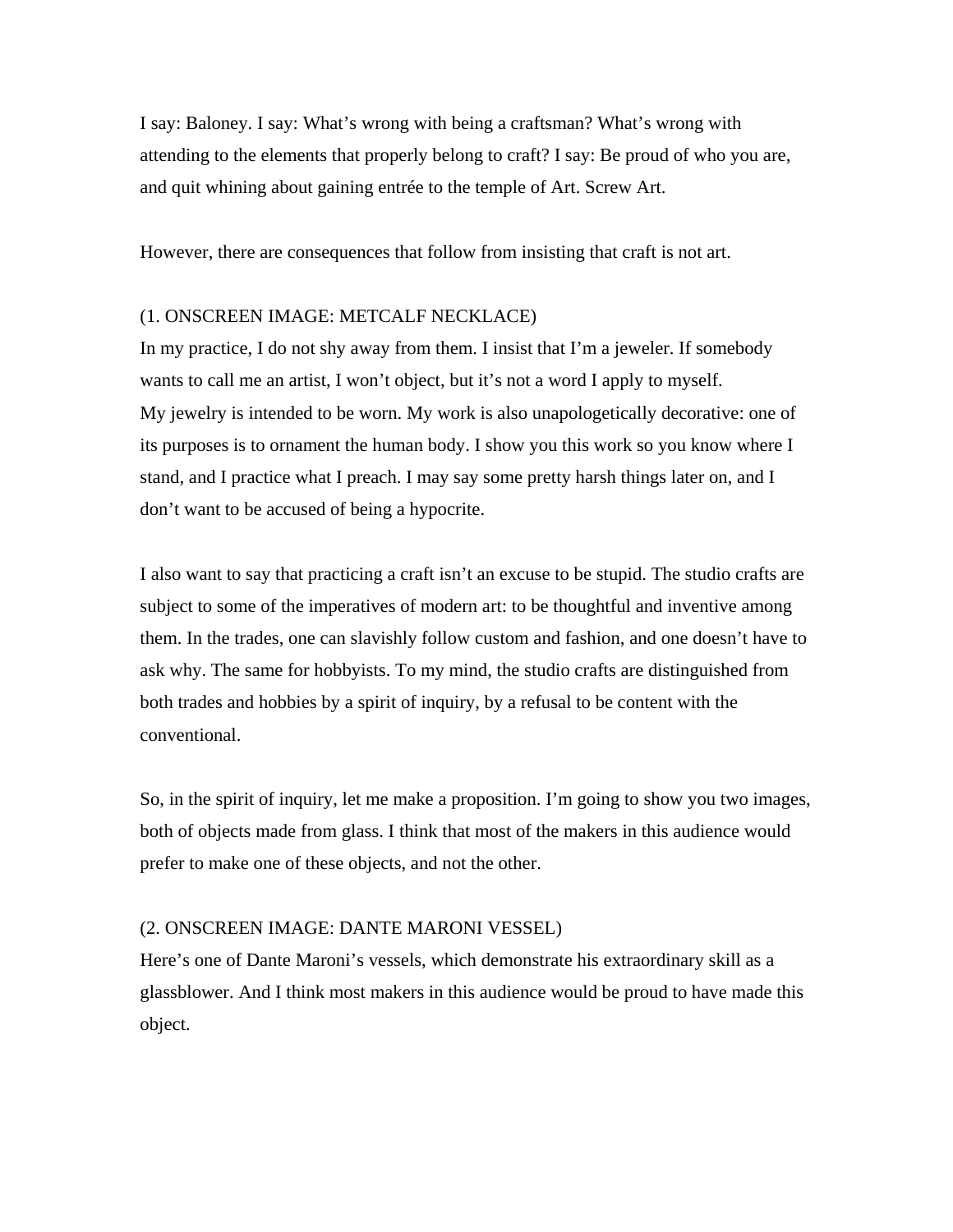# (3. ONSCREEN IMAGE: CHRISTOPHER WILMARTH, "SUSAN WALKED IN," 1972 )

On the other hand, here's a sculpture by Christopher Wilmarth, who was associated with the Post-Minimalist movement in the 1970s. This piece, "Susan Walked In," is in the collection of the Hirschorn Museum in Washington, DC.

My guess is that fewer of you would want to have made the Wilmarth sculpture because the process of making would be less interesting. That is, no particular skill was demanded in the fabrication. As for the Maroni, I think lots of people wish they had that kind of skill, even if they have never touched a blowpipe.

What I hope to suggest here is that this audience is probably more impressed with craftsmanship than art. Given the choice between a beautifully made piece of glassblowing and a sculpture that used plate glass as a formal element, the majority of you would probably chose the glassblowing. You would chose the making, the skilled craft. And, I must insist, there's nothing to be ashamed of in making that choice.

Here's the lowdown: GAS is a society of makers. Among makers, skill is a high accomplishment. For evidence, consider the number of technical demonstrations at this conference. Or the number of tool vendors. Or the level of skill displayed in the works in the auction fundraiser. I think it's safe to say that one of the most important questions in this society is not why, but how.

Next, I want to show you some recent sculpture that got big exposure in the New Museum's inaugural exhibit in 2007. The show was called "Unmonumental." This is what cutting-edge sculpture looks like today.

# (4. ONSCREEN IMAGE: ELLIOT HUNDLEY, "SIBYL" 2006)

Most of the sculpture in "Unmonumental" was characterized by a thoroughgoing casualness in fabrication. Most of the art supplies that went into their fabrication were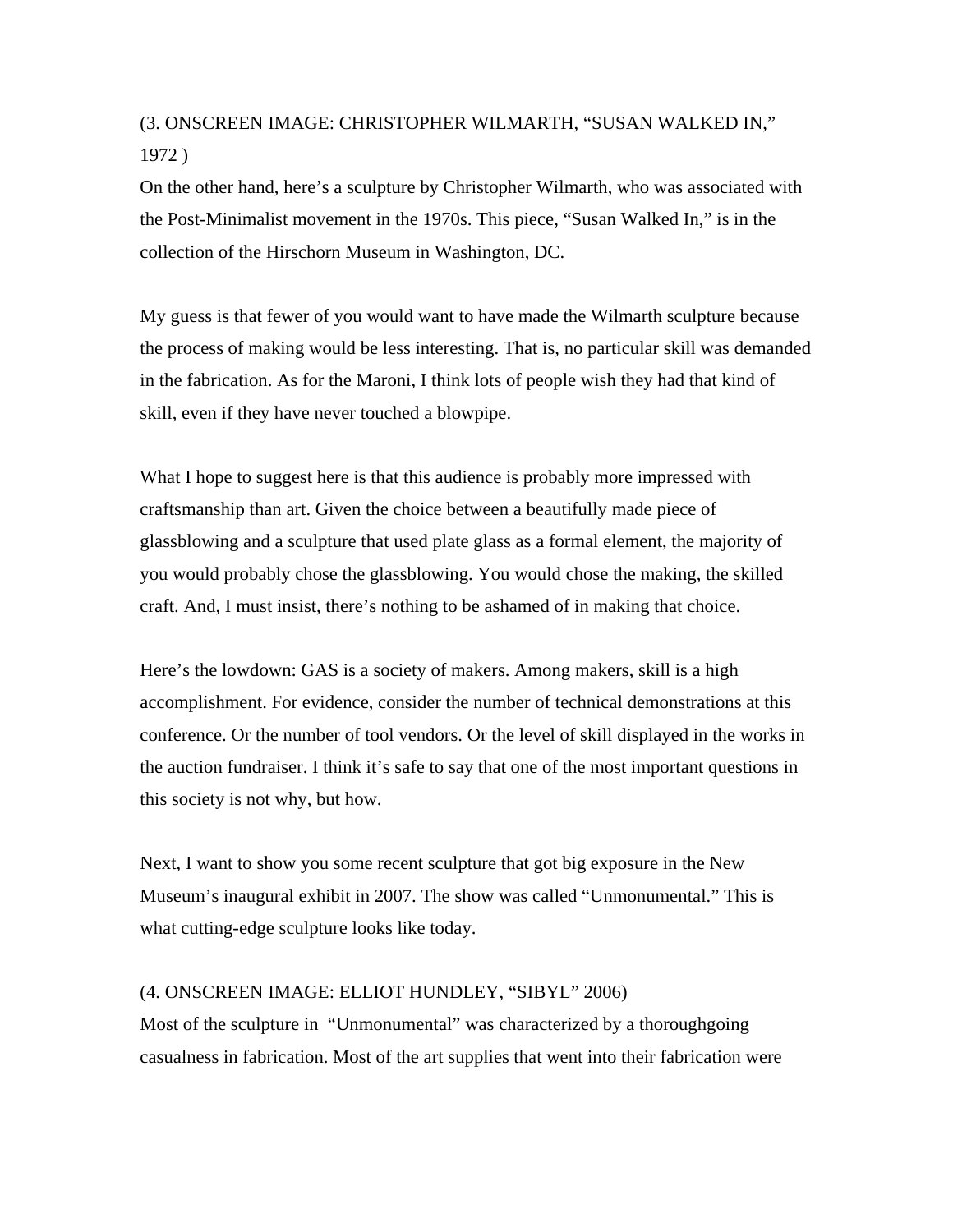found objects. One artist's sculptures were made entirely from discarded cardboard boxes.

(5. ONSCREEN IMAGE: SHINIQUE SMITH "ARCADIAN CLUSTER 2006) Here's one made of old clothing and a chair. I can't say I cared much for it.

I think these artworks lack some of the fundamental attributes of objects that would interest about 90% of all glass craftspeople. And this is aside from the fact that they're not made of glass. Consider: the artworks evidence no loyalty to any particular medium. As a consequence, they are not particularly well made. What they do is engage an ongoing discourse about art itself, and sculpture itself, and relationship of both to the larger world. They are the logical inheritors of Duchamp's urinal and Rauschenberg's combines. Anything goes.

But in the end, anything does NOT go in the GAS community, does it? Most obviously, this community favors a single medium – glass. And that means a certain collection of processes comes into play. So let's face it: GAS is a society of makers. This is a club for people who make stuff of glass. In that respect, it's much like SNAG or NCECA or any of the other craft medium groups in America. So forget for a moment about the claim about art in this society's middle name. Let's consider the consequences of making.

# VIRTUOSO TECHNIQUE

# (6. ONSCREEN IMAGE: PAUL STANKARD, "CLOISTERED BOTANICAL…" 1988)

Glassblowing, casting, flameworking and even flat glass offer an endless variety of technical challenges, each one of which is interesting in itself. Making surface textures, finding ways to vary of making form and line, reviving of historical techniques or inventing new ones: the craft of glass has an unlimited variety of techniques. And each new process offers new experiences and new aesthetic possibilities.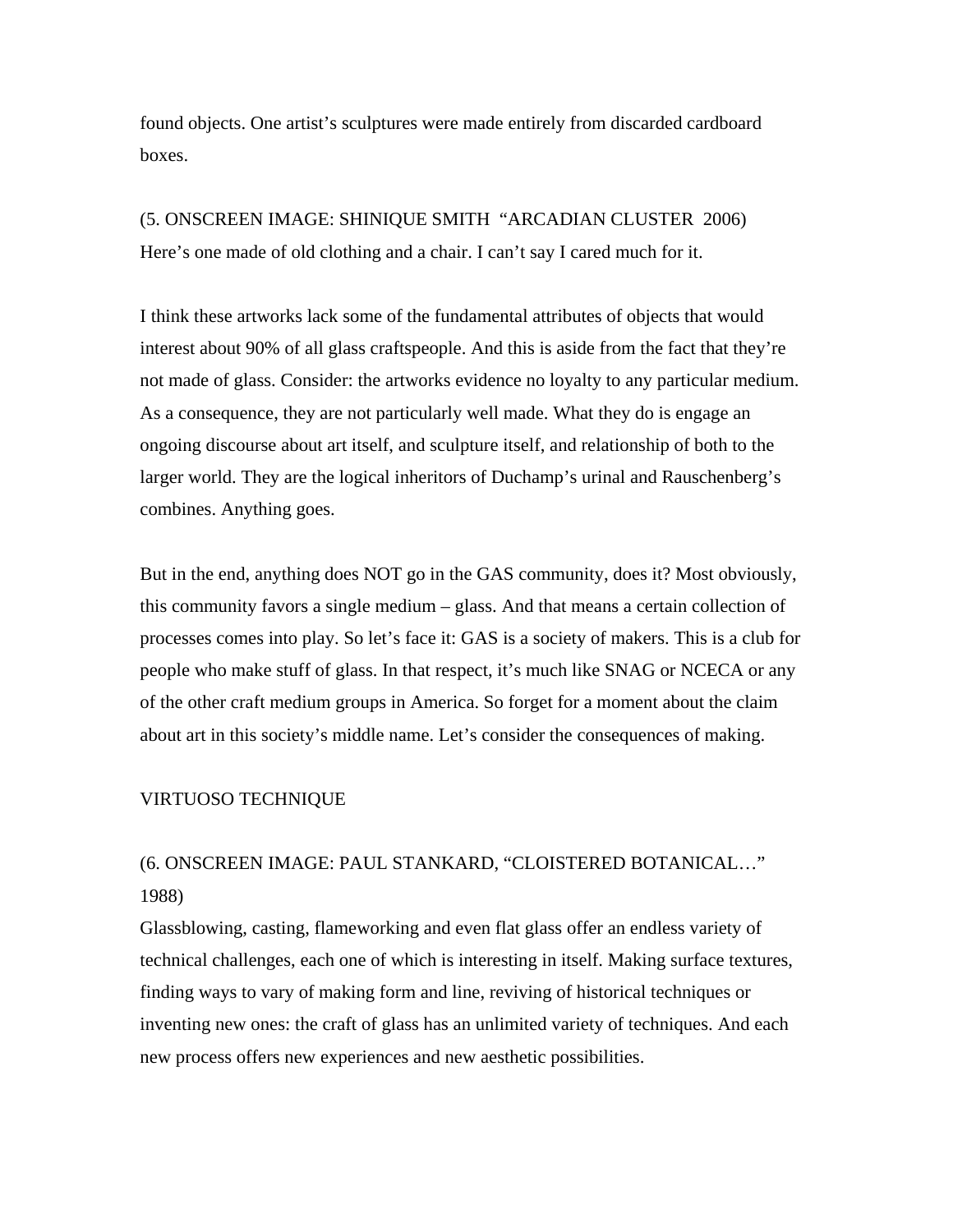In a society of makers, virtuoso technical exerts a magnetic pull. For many, mastery of the medium is either good in itself or necessary for high artistic accomplishment, or both.

For a maker, virtuosity can be incredibly seductive. Every committed craftsman serves a long apprenticeship to his material. Every maker can recall their first stumbling efforts to gain control over a reluctant medium – and all craft materials are reluctant in their own ways. For myself, I remember dozens of broken sawblades and failed solder seams. No doubt, many of you remember heavy, blobby forms in hot glass, and the years it took to finally make the glass do exactly what you wanted.

Everybody needs to have goals – objectives that stand just out of reach, but that we might achieve with diligent practice. In his book "Flow: the Psychology of Optimal Experience," Mihaly Csikszentmihalyi says that one secret of contentment is setting goals we can achieve, but which provide enough difficulty to force us to concentrate all our abilities in the achievement. As humans, we take great satisfaction in overcoming challenges. Whether it's learning to play a Chopin Minute Waltz on the piano or fitting the body of a vessel in a perfect axis on its stem, we thrive on a manageable difficulty. And because any craft can be divided into steps that require increments of increasing skill, any craft can become the source of great satisfaction.

There are many reasons why technical virtuosity might become an end in itself. Makers place an emotional investment as they accumulate skill – and who could expect otherwise? The satisfactions of learning the command of a medium are considerable. Most makers also stand in awe of truly great craftsmanship. As insiders who have struggled with our mediums, we recognize extraordinary skill when we see it. It's impossible not to compare highly accomplished skill with our own – often lesser – efforts.

# (7. ONSCREEN IMAGE: RENE LALIQUE "NARCISSE" CA. 1899)

In jewelry, Lalique's work will always stand as an example of world-class craftsmanship. Here is jewelry made of the finest materials, worked by some of the most skilled men to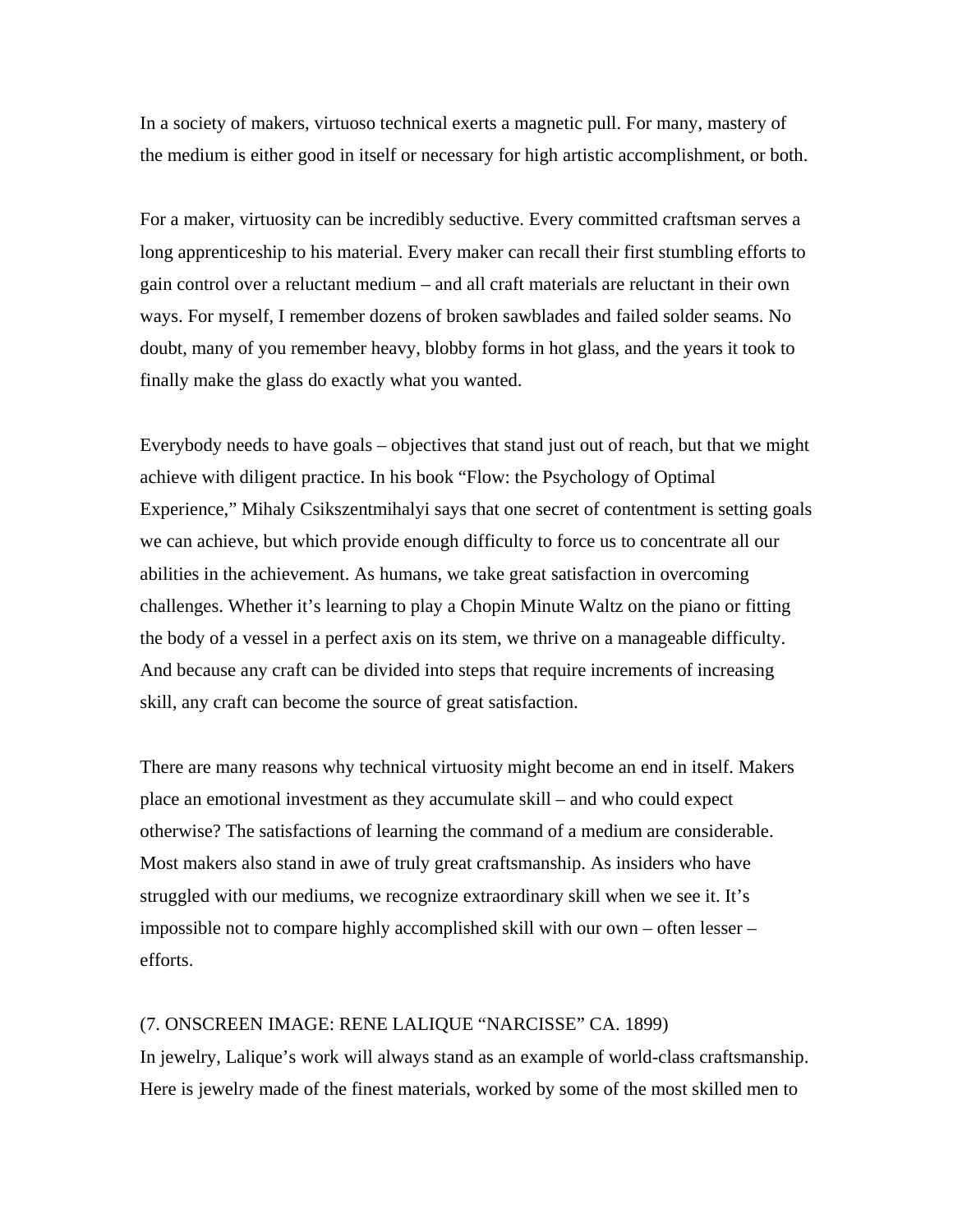ever touch metal, stone, or glass. In studio glass, I know that Lino Tagliapietra evokes a similar sense of awe.

# (8. ONSCREEN IMAGE: LINO TAGLIOPIETRA "BILBAO" 1996)

For some, it's inspiring to see great craftsmanship. It's no accident that virtuosity – as in control over a material or an instrument – and virtue – as in superior morality – have the same linguistic root. Both terms connote excellence.

After all, great virtuosity requires an innate gift: a talent for a medium that is usually quite rare, whether we are speaking of ballet or guitar playing or glassblowing. Virtuosity also demands patience and practice – sometimes years of practice.

There's solid evidence that practice – and the skill that results from it – actually re-wires the brain. We emerge from learning a craft with an altered brain physiology. Truth be told, many craftspeople find the challenges of learning new techniques addictive, and they always hunger for more.

Plus, there's the possibility that the attainment of skill changes our character as well. This is the proposition that's at the heart of Richard Sennett's recent book, "The Craftsman."

# (9. ONSCREEN IMAGE: COVER OF SENNETT)

He proposes that good craftsmanship is good for you and good for the larger society, too. While the linkage between handwork and morality is questionable, most makers recognize that they are changed by the pursuit of their craft. The exact nature of the transformation is debatable. We all know brilliant technicians who are mean-spirited people, but I would trust a great craftsman long before I trust a bad one. At the very least, craftsmanship teaches patience and discipline, and these are qualities that can have broad applications in life.

# IS TECHNIQUE A TRAP?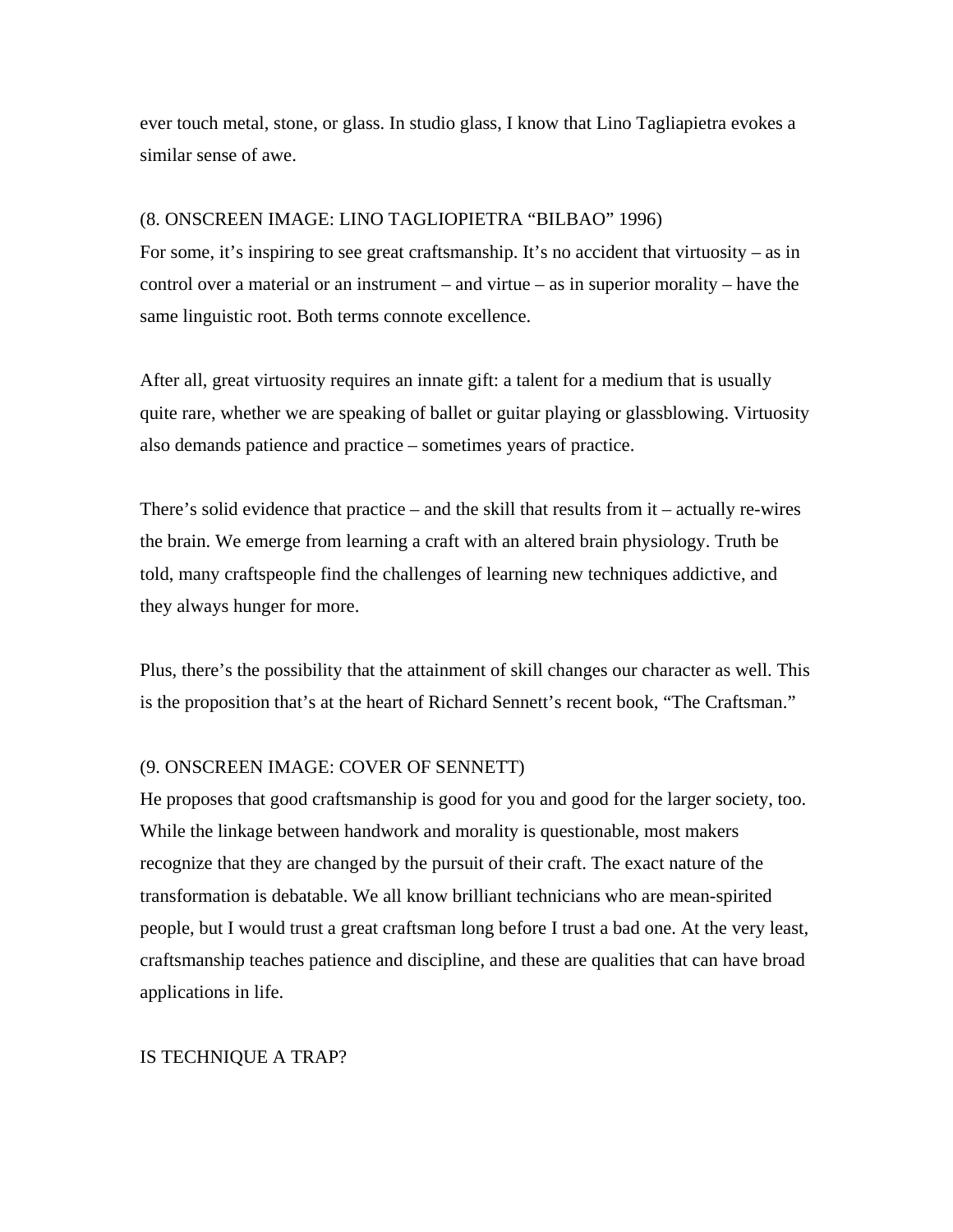I already talked about virtuoso technique, and how seductive it can be. In the world of rock n' roll guitar, musicians admire each other's chops: passages of guitar work that are learned, practiced and repeated in performance. And it's the same in glassblowing. Certain passages of technique are learned and repeated. Having invested time and energy in a specific move, what's the incentive to throw the technique away? The investment demands repeated application of the same set of chops, over and over. Harvey Littleton was wrong: technique is not cheap. It's expensive. This is one of the basics of craftwork, and it has been true for thousands of years.

## (10. ONSCREEN IMAGE: RICHARD MARQUIS TEAPOTS 1988-1990)

Glassblowers have been obsessed with chops since the early days of the studio glass movement. One of the first to study abroad to secure a set of distinctive skills was Richard Marquis. You probably all know the stories about his time in Venice. Dante Maroni is much admired for the precision of his forms.

# (11. ONSCREEN IMAGE: BILLY MORRIS "GARNERING #3" 1991)

And of course there's the king of chops: William Morris. For many glassblowers, a repertoire of chops becomes the basis for their signature style. Instead of trying to reinvent the wheel every time, blowers return to their own distinct skill set.

But there's a trap in virtuoso technique. To return to my analogy to guitar players: rock n' roll chops are all about a conspicuous display of dazzling technique, usually in the form of blinding speed or difficulty in the fingering. Remember back in the day when Eric Clapton was THE guitar God of the world, revered for his lightning-fast speed?

In contrast, the saying in jazz is, "The best ones always play it cool." It was Doug Heller who told me this. What he meant was that jazz musicians don't think that the display of virtuoso technique is a good thing. The best musicians deal in understatement. They restrain themselves. They put their knowledge and craft to the service of the performance.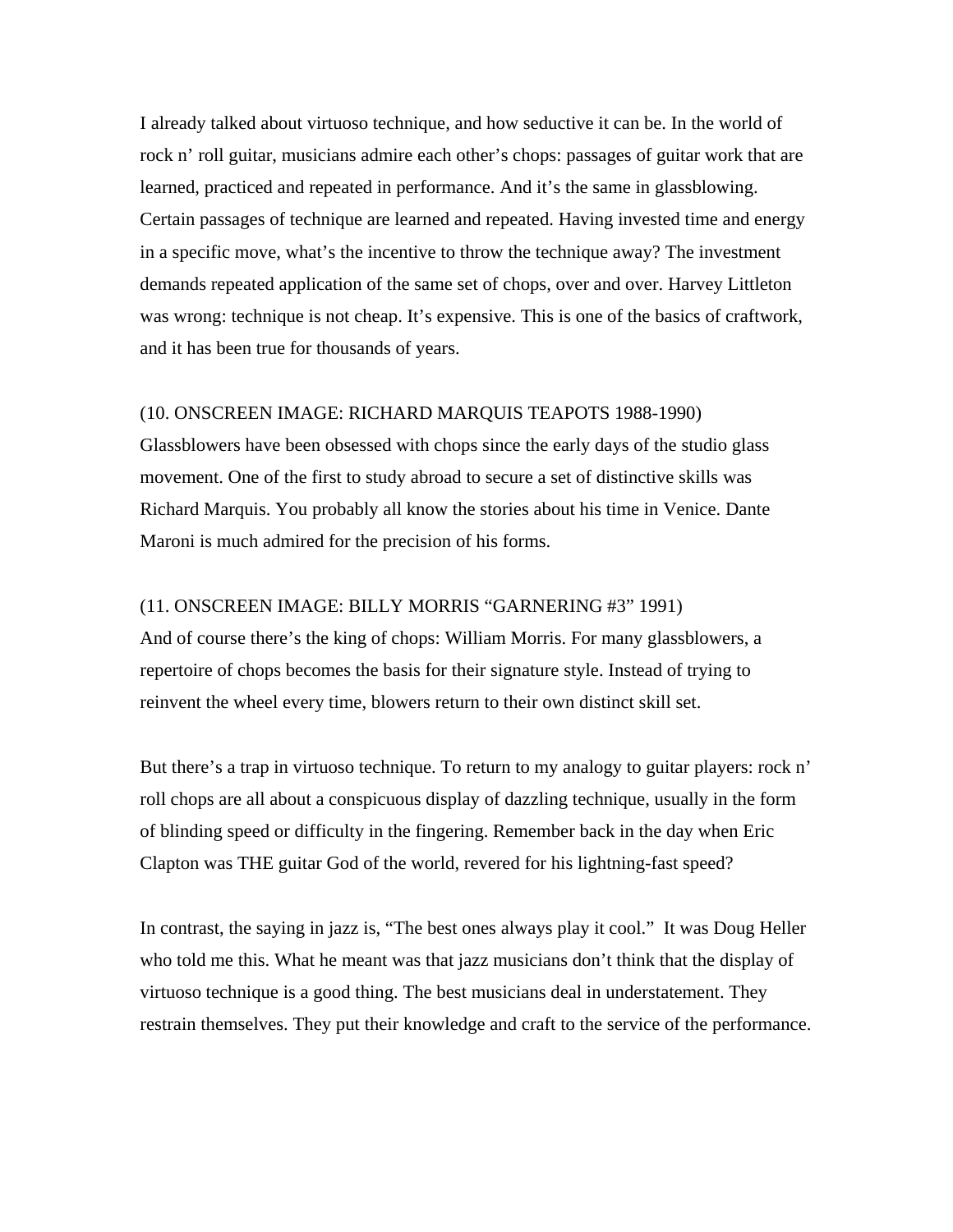What you have in glass is a fetishization of technique. I mean, look at all the demonstrations on the schedule of this conference. Sure it's entertaining, all that fire and motion. It's all chops, all the time. But what happens when technique is put front-andcenter, and the jazzman's cool gets pushed to the side?

I think this emphasis on great technique leads directly to decorativeness. To get a return on investment, chops have to be repeated. And the temptation is to put the best chops front and center, like a guitar solo. Chops are about display, and about elaboration. The over-proud glassblower wants to make sure everybody sees how fabulous her technique is, so she underlines it and repeats it. If one great chop is good, two is better, three better still.

So the chop-based motif proliferates, grows, and in extreme examples, takes over. (12. ONSCREEN IMAGE: LITTLETON & VOGEL, "IMAGO BAG," 1997) How else do you explain this work? This object is about one thing: the conspicuous display of technique, repeated with minor variations. The colors changed, the number of bags, whatever. In repetition, these things were drained of all meaning, if they had any in the first place. Ultimately, they exist only as pretty decorative objects.

# IS GLASS ART REALLY SCULPTURE?

If the implicit claim is that glass is art, it follows that because it's three-dimensional, it's sculpture. Oh, really?

Sculpture is not just a bunch of 3-D objects. It's a discourse, like all the other forms of fine art. It's an extended conversation, or more properly a debate. Mid-modern sculptures were abstract forms, built for visual pleasure and interest. (13. ONSCREEN IMAGE: HENRY MOORE "MOON HEAD" 1964) Henry Moore and David Smith were among the most important among abstract sculptors – and we're talking 1960 here. But since then, the conversation about sculpture has taken many twists and turns. One response to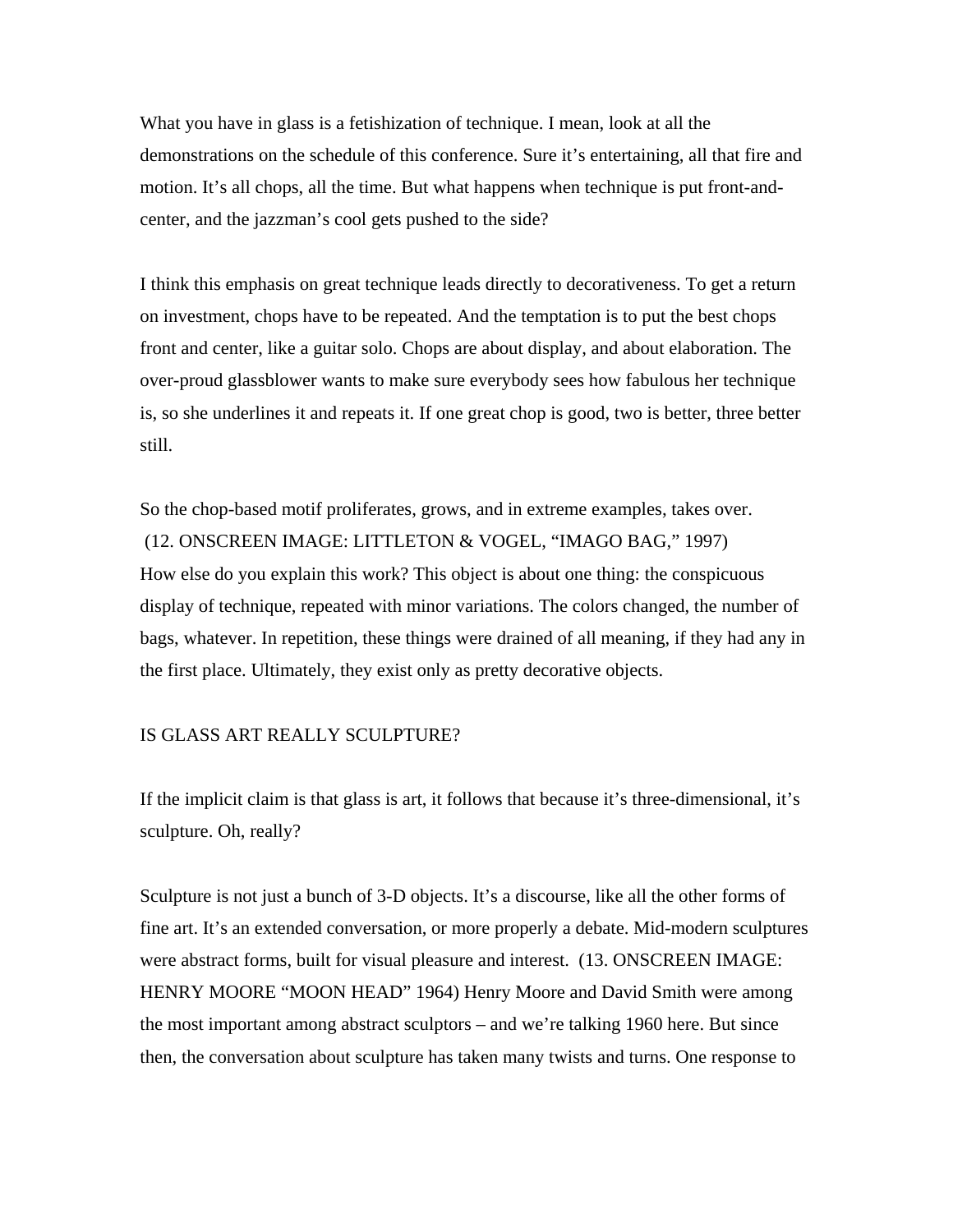art theory in the 60s was reductivism: the project of discovering the essence of sculpture. Boiled down, sculpture is pure, simple form, shorn of associations and complexity.

### (14. ONSCREEN IMAGE: RICHARD SERRA "SIGHT POINT" 1971-75)

Thus Tony Smith and Richard Serra. Later sculptors said that the proper direction for sculpture was horizontality: Walter DeMaria. Others insisted that sculpture should be sited outside the clutches of the gallery system: earth art. Still others located the site of sculpture in the body itself: performance. Later still came the intersection of sculpture and conceptual art, as in the work of Art & language and General Idea.

# (15. ONSCREEN IMAGE: CAI GUO-QIANG "LIGHT CYCLE" 2003)

And then there was the expansion of sculpture into installations, leading to spectacular productions like the fireworks of Cai Guo-Qiang. More recently still, there's a type of sculpture that's built of the debris of consumer culture, downscale and informal. While the progression isn't linear, each type of sculpture was produced in response to other types. Minimalism was partly a reaction to the overheated emotionalism of abstract expressionism. Land art and body art objected to the commodification of art in the marketplace. The new assemblage sculpture is a critique of expensive art spectaculars. But you get the point: sculpture is a discourse, an ongoing and collective thought process.

## (16. ONSCREEN IMAGE: BRUCE CHAO "STEM WARE" 2003)

Some glass makers have participated in the conversation. Bruce Chao continues to make site-specific sculptures; Thurmon Statom developed his splashy painted houses during the heyday of neo-expressionism. Josiah McElheny makes installations that have been exhibited in venues like the Whitney Biennial. Glass as performance and glass as installation increasingly occupy the attention of Generation-Y glass makers.

# (17. ONSCREEN IMAGE: MARTIN BLANK "SYNCOPATED RED" 2006

But the mainstream of glass has focused on smallish, technically sophisticated objects that do not partake of the sculpture discourse. My view, and the view of majority of the artworld, is that most glass is not convincing sculpture. It lacks a consistent engagement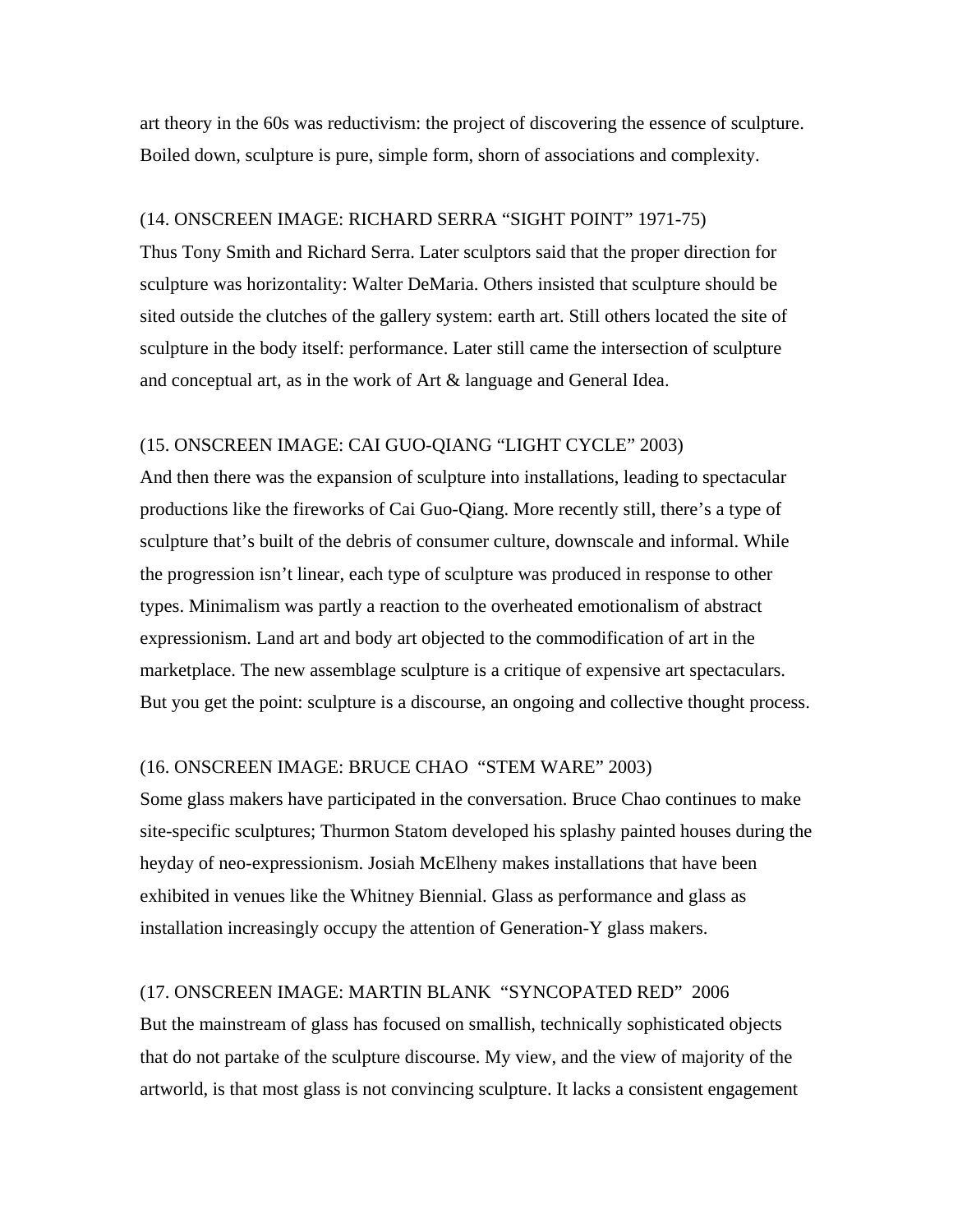with the discourse. And if its not convincing sculpture, its not convincing art. There, I've said it. Glass often makes the claim without taking the responsibility.

But why subject glass to a field that is unsympathetic to its own culture? Why try to compete with sculpture? Why let the artworld dictate the terms of the debate? Like all the craft mediums, glass has its own internal discourses. One of them is the fetishization of virtuoso technique. Another is about the vessel, probably the oldest purposes to which glass has been put. Another is the sheer beauty of the medium, and whether to accentuate it or obscure it. And then there's decoration: how to accommodate it intelligently; how much to let history into the picture; how to marry decoration and invention.

American studio glass has been dealing with decoration right from its beginning. As soon as somebody wound a thread of glass around a blown form, decoration became a subject. Since many of the early American glassblowers were ceramists first, decorating a glass bubble probably seemed natural. It didn't hurt that the market for Tiffany glass was taking off at the same time people like Littleton and Joel Philip Myers were producing their first mature work.

### (18. ONSCREEN IMAGE: JOEL PHILIP MYERS "C.F. BLUE HGD" 1989)

Here's a vessel by Myers from the late1980s. It bears the traces of abstract expressionist painting, especially the way the threads stand in for drawn lines and the way the floating blocks of color recall the paintings of Diebenkorn or even Rothko. But it also is decorated by the way ceramics pots are, with the motifs wrapping around the form. One thing that makes it interesting is the way the decoration on the back bleeds through to the front.

#### (19. ONSCREEN IMAGE: MARVIN LIPOFSKY "BEZALAL GROUP 2005 #2" )

I would go further than applied decoration, though. I think most studio glass is decorative in itself. Take this recent piece by Marvin Lipofsky. The colors on the surface are decorations in the classic sense, and you could argue that the voids are decorative too. But imagine this object in someone's home, where much of Lipofsky's work probably resides. As long as it isn't competing with too many other similar objects, it would serve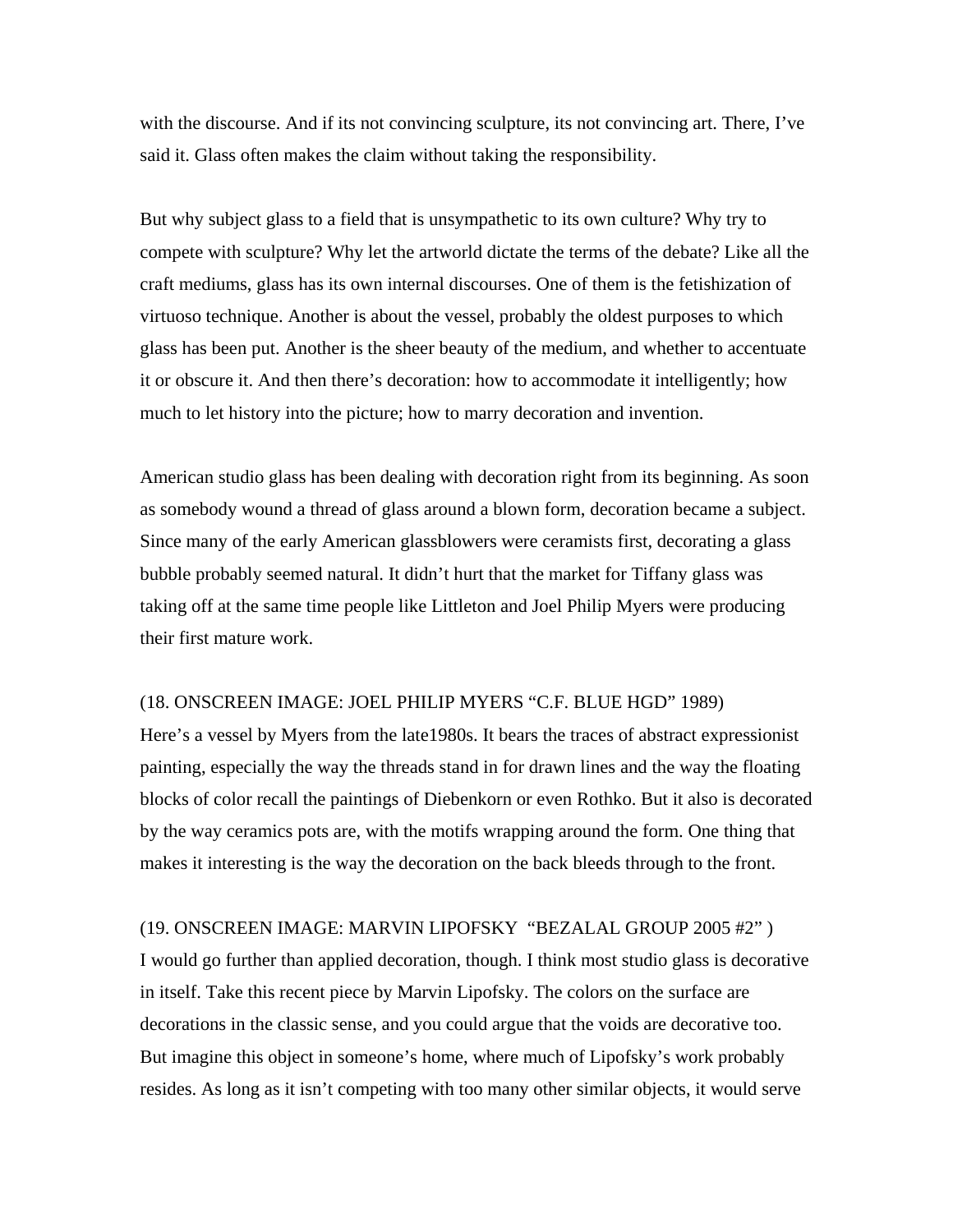as a visual focal point in a room, an accent of color and light. And while I doubt that glass artists are terribly interested in having their work called decorative, I'm sure that's how much of it is used in the real world.

I suggest that glass is primarily a decorative art. And this might be part of the conundrum of glass: confusion about what it really is. I could be wrong, but I detect a certain nervousness – or even shame – in the glass field about its decorative nature. My sense is the field is so invested in the semi-fiction that it produces Art – meaning sculpture - that it finds any other view threatening.

# DECORATION AND MODERNISM

#### (20. ONSCREEN IMAGE: BENN PITTMAN BED)

In the 20thy century, decoration became something of a taboo in both art and design. Decoration was associated with the excesses –wretched and otherwise – of historicism and eclecticism. Decoration became associated with a type of decadence: an endless recycling of motifs that originated in other times and cultures. It's interesting to recall, for instance, that the style of reform in 1860s England was warmed-over Gothic. Critics called for a new style that belonged entirely to the present. After detours into inventive decorative styles like Art Nouveau, Viennese Sezessionstil and Art Deco, the Western world finally settled on Modernism – (21. ONSCREEN IMAGE: MIES VAN DER ROHE, FARNSWORTH HOUSE) – unadorned form in fully contemporary materials like steel and plate glass. While the prohibition against applied ornament that characterized high Modernism is gone, the idea of decoration still arouses considerable suspicion.

The typical rationale goes like this: decoration is applied to an underlying structure. As such, it obscures the structure, which is better off left naked and truthful. Furthermore, decoration has no important meaning. It's just silly froufrou that distracts from the serious business of concept and structure.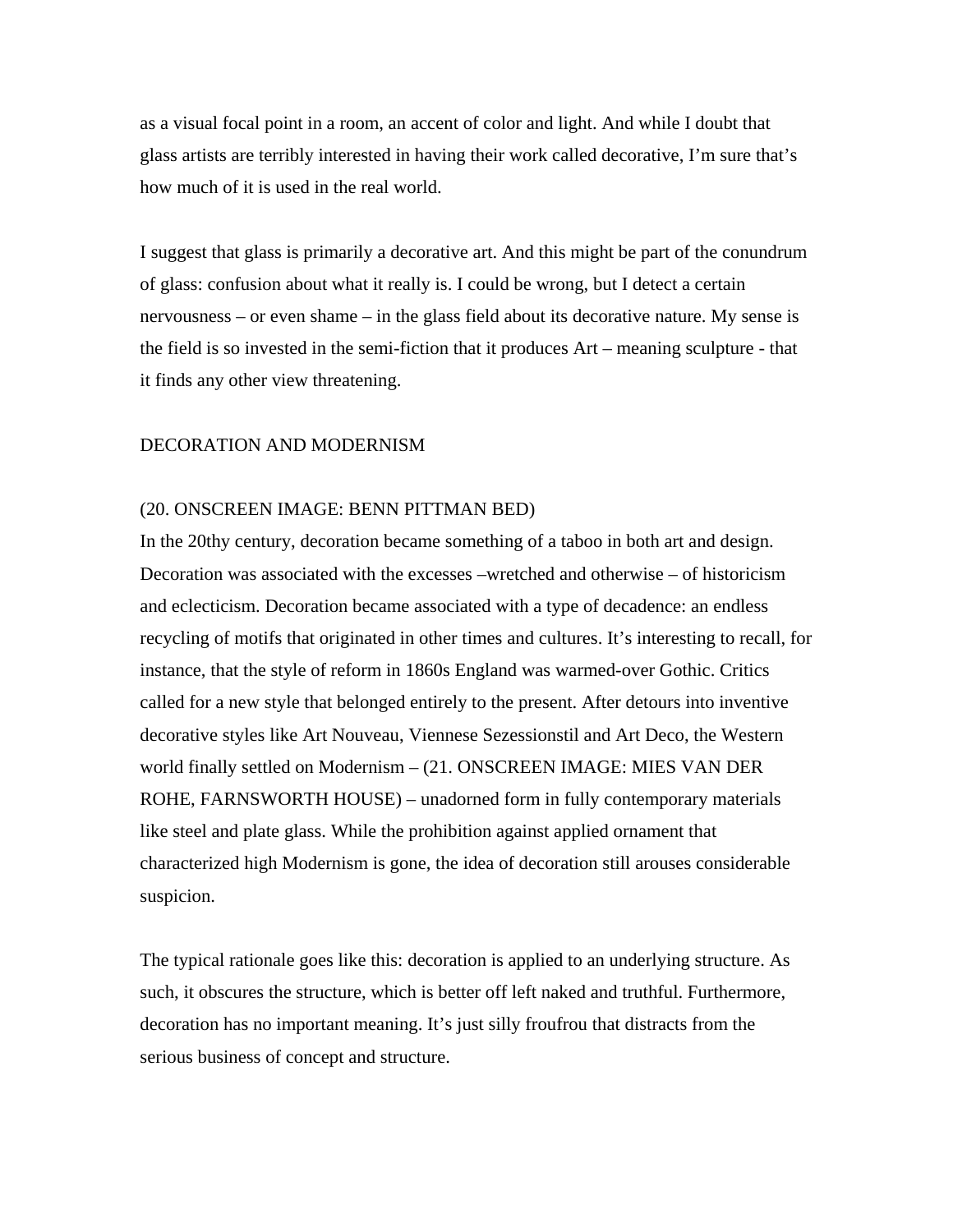#### (22. ONSCREEN IMAGE: MARCEL BREUER B-3 CHAIR)

This rationale can be applied equally well to design, architecture or artworks. We're all familiar with the dictum "form follows function" – Well, that was a call to arms against decoration. In painting, formalism accomplished much the same kind of radical elimination: anything that did not contribute to the formal structure of the painting should be eliminated. Decoration was equated with decadence, corruption and low, low culture.

### (23. ONSCREEN IMAGE: ROBERT VENTURI, VANNA VENTURI HOUSE 1961)

But when something is repressed, it often returns with unanticipated power. By the late 1960s, the proscription against decoration came under assault from several directions. First, architectural theorist Charles Venturi declared that buildings were more vigorous and humane if they had some of the complexity that only decoration could provide. He espoused the "decorated shed," as he called it: a modernist box with details applied to both exterior and interior. Many of Venturi's details were semi-abstractions of historical motifs like the Palladian window or the string course. It's hard to imagine, but these simple elements were outrageous in their day. Architects rightly understood that Venturi had opened the door to the whole world of decoration.

# (24. ONSCREEN IMAGE: ETTORE SOTTSASS "CASABLANCA" 1981)

By the late 1970s, decoration re-emerged in force. In architecture and design it returned as Postmodernism, with Memphis design occupying a logical extreme. Although Memphis looks dated now – the design equivalent of big hair – it's irreverence and playfulness were a breath of fresh air. In the fine arts, there was the Pattern & Decoration Movement, as practiced by painters like Robert Kushner and Kim MacConnel.

# (25. ONSCREEN IMAGE: KIM MACCONNEL EXHIBITION VIEW)

It's useful to remember that both Memphis and P&D were theorized. Neither were simply intuitive reactions to the repressive regime of high Modernism. Memphis was a conscious critique of high Modernism. It also gave designers permission to treat history as a vast library of motifs, with no restrictions. P&D proposed a new kind of painterly structure,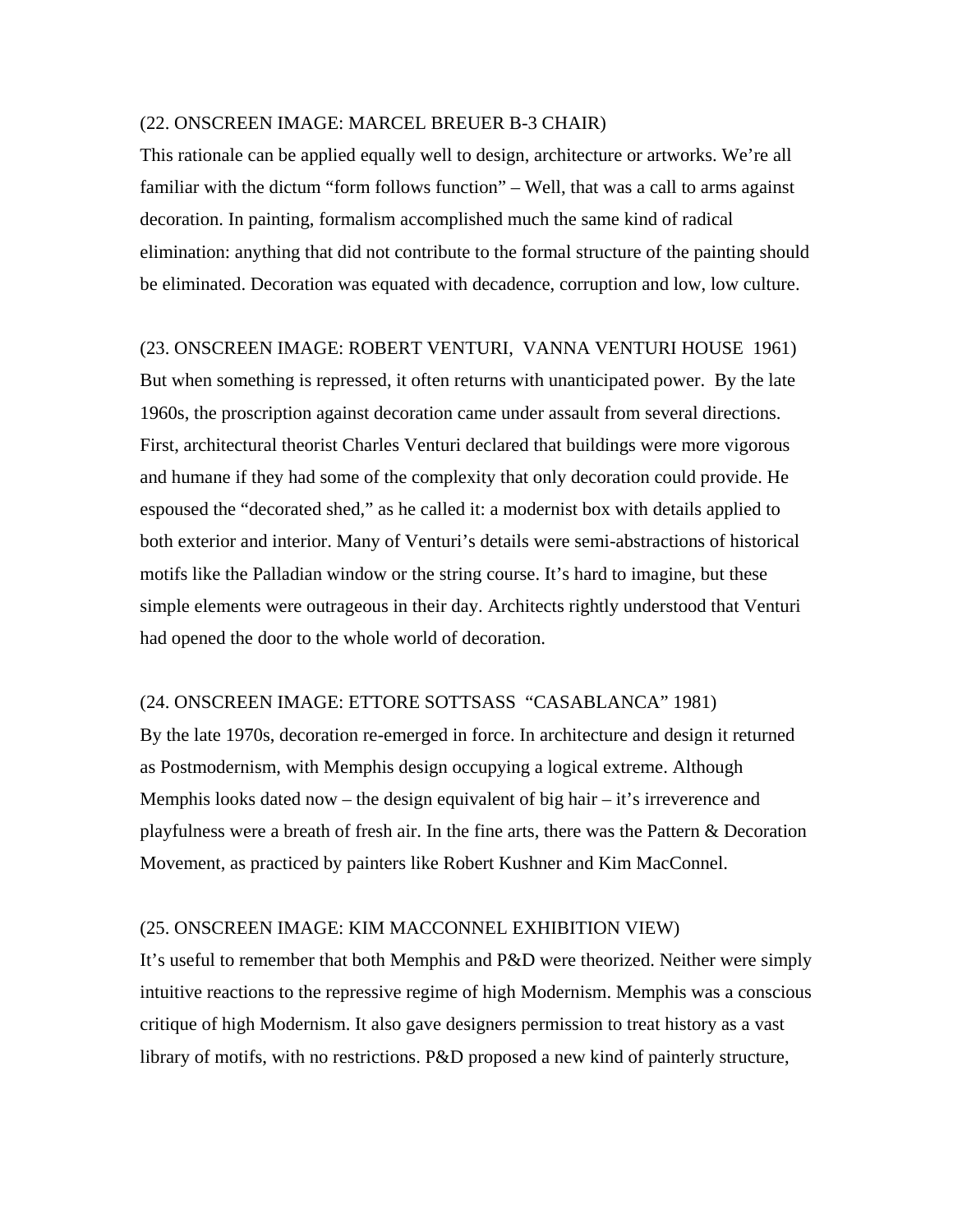one of juxtaposition and abrupt transitions between discrete passages of patterns. All three ideas remain viable to this day.

To my thinking, there's another corrective element to decoration that is not often articulated. Decoration humanizes the lived environment. Most people – and I'm talking about ordinary people, not arts professionals or academics or tastemakers – most people crave elaboration. A building devoid of decoration usually seems cold and forbidding.

# (26.ONSCREEN IMAGE: MIES VAN DER ROHE SEAGRAM BUILDING)

I visited the Seagram Building years ago. It's an icon of Modern architecture, One of the things that struck me about the building is that the secretary's spaces were filled with potted plants. All that pristine glass and steel was insufferable: it needed something green and growing and even slightly chaotic to make the space habitable. We might paint our walls white, but most of us crave a spot of color and a change of texture at the very least. We use images and objects to add variety and visual interest to the places we live and work.

## (27. ONSCREEN IMAGE: MY DINING ROOM)

More importantly, we use images and objects to personalize our spaces. Most modern interiors are profoundly anonymous, and most of us find this anonymity alienating. What do we do in response? We put up pictures; we shop for distinctive furniture; we put souvenirs here and there. We make our spaces our own. We decorate.

Businessmen may have discovered that undecorated buildings are cheaper to build, and bureaucrats may think that undecorated rooms have the advantage of offending no-one. But the real people who live and work in those buildings crave color and contrast and complexity. They want to individualize their spaces. Think what something as simple as a picture calendar does to personalize a cubicle.

## **DECORATION**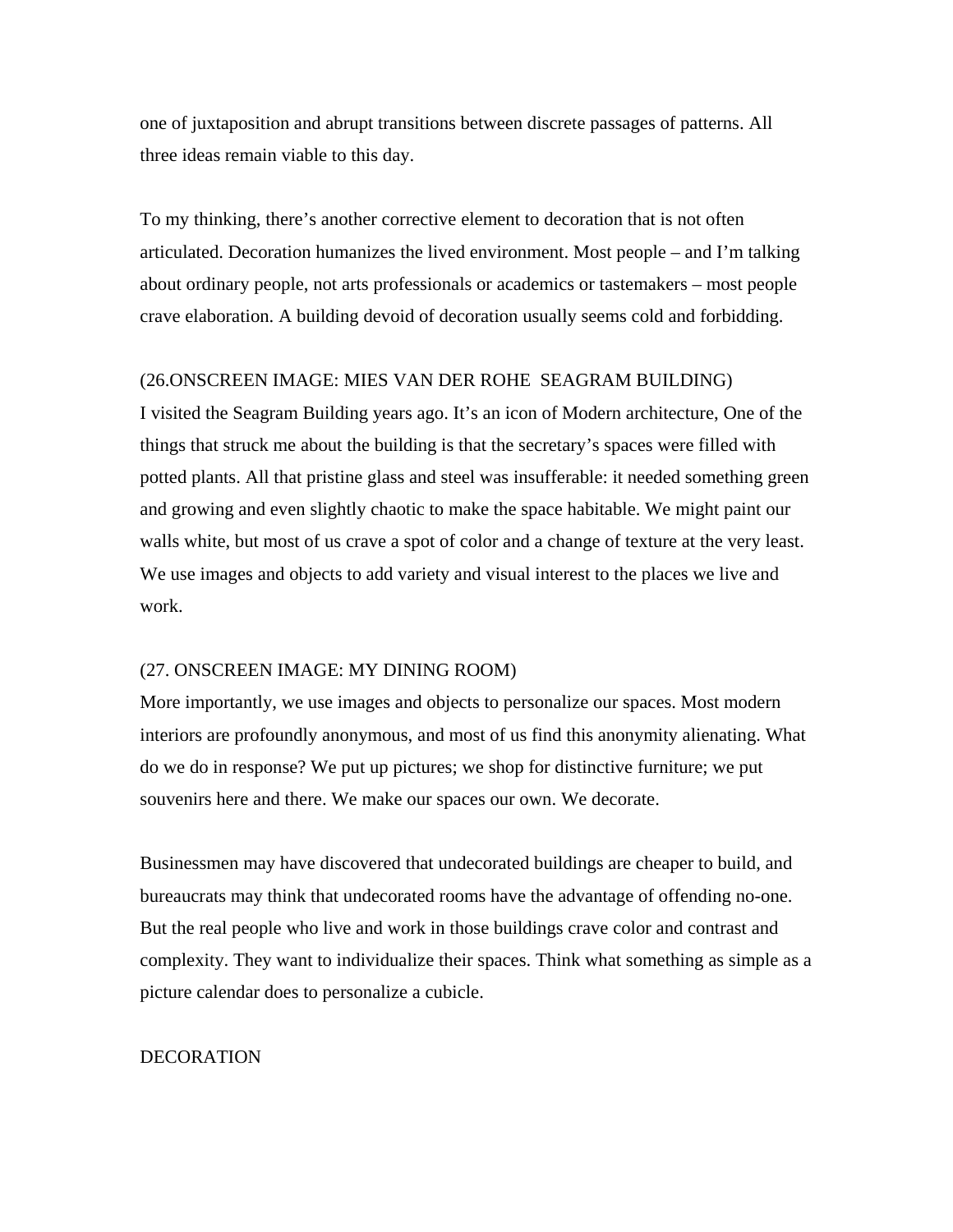I have been insisting for a long time that there is no shame is saying that you're a craftsman or a craftswoman, and letting the claim about being an artist go. Similarly, I think there's no shame in being identified with the decorative arts. A quick review of auction houses and blogs will show that the term is rapidly moving out of the museums and into contemporary discourse. When Bonham's sells craft on the secondary market, the material is all called decorative arts. It's a useful distinction, for it clarifies some essential difference in intention between crafts and sculpture. While a few glass artists are accepted into the artworld – Josiah McElheny being the most prominent example – most of us craftspeople won't have that kind of luck. As for myself, I always say I'm a jeweler. I might think about issues that emerge from the artworld, but my work is clearly and emphatically jewelry. Why not just tell the truth, then?

I propose that glass is, at its core, decorative art. Furthermore, I'm suggesting that glass makers have a great deal of expertise in the design and making of decorative art. And last, I'm saying that decoration is entirely justifiable both in the contemporary art lexicon AND in the larger world of human needs. While I don't know what people discuss in glass departments today, I think decoration should be on the agenda. Is it?

It certainly has been on the agenda of ceramics. Since the 1980s, a number of ceramists have been mining the history of ceramics itself. The first impulse may have been to replicate historical techniques and styles, and there was a generation of potters who tried to imitate the calligraphic decoration of, say, Ogata Korin. (28. ONSCREEN IMAGE: BERNARD LEACH STONEWARE VASE 1957) So here's the grandfather of Anglo-Japanese pottery decoration, Bernard Leach.

But ceramists have looked much farther afield since Leach's day, and they are no longer content to imitate historical prototypes. Historical means are put to contemporary ends.

(29. ONSCREEN IMAGE: ANNE KRAUS "ENDURANCE" BOWL 1985) Here, Anne Kraus borrows decorative elements and technique from medieval Iranian ceramics, but the imagery is completely of her own time. Her subject is the trials and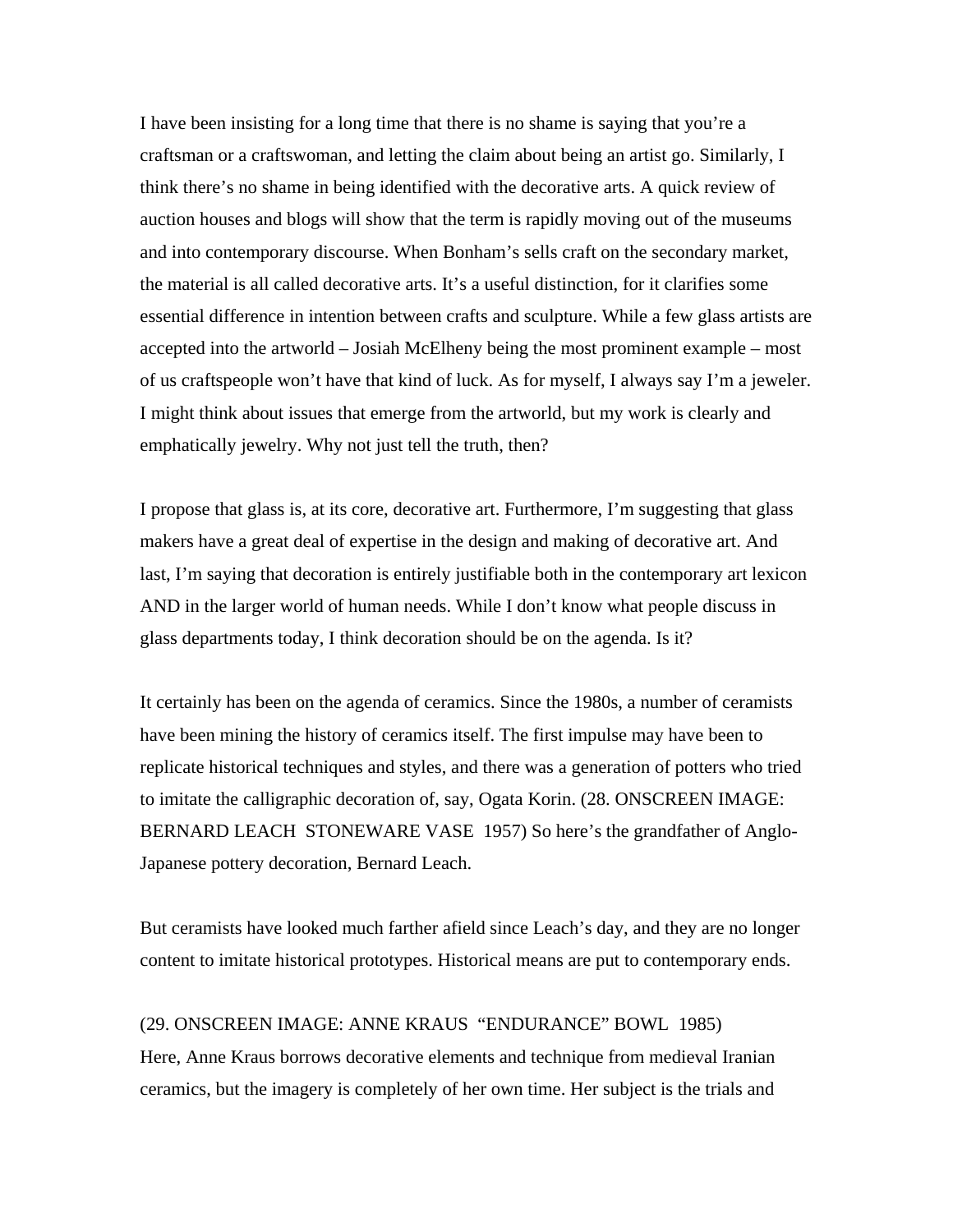tribulations of being an artist, including dealing with critics and failure, which she represents as being banged on the head with a falling rock.

# (30. ONSCREEN IMAGE: BONNIE SEEMAN UNTITLED TEAPOT 2006)

One of my favorites among the ceramists who trade in decoration is Bonnie Seeman. At first her teapot looks pleasantly Baroque, if a bit loud in color. But then you realize the striations represent muscle, and that orifice is some unidentified body cavity, perhaps a vagina. Once you notice the bugs, attraction is quickly turning into repulsion. Seeman takes historical forms and twists them beyond recognition. I should also note that some of the details on Seeman's pots are lampworked glass.

Maybe I'm out of touch, but Americans have only begun to explore decoration in glass. Lampworkers do, of course, but that's only one tradition. There's engraving, mostly done by Eastern Europeans, and there's all the Venetian techniques that have made their way across the Atlantic.

(31. ONSCREEN IMAGE: DETAIL OF MOSQUE LAMP, EGYPTIAN, c. 1340) But what of enamel on glass, either Arabic or European? How about mosaics, reverse foil engraving, staining and stippling? There's an enormous library of resources out there, and Americans have plenty of material to explore.

If you have been paying attention to current trends in design, you know that a number of star designers are looking into the decorative arts. There's probably more pattern in highend design than there has been since the 1950s. Combined with contemporary materials and ingenious design solutions, decorative arts are being revived in some very interesting ways

# (32. ONSCREEN IMAGE: TORD BOONTJE, "MIDSUMMER" LAMPSHADE)

Here's an icon of the new decorativeness, Tord Boontje's "Midsummer" lampshade made of Tyvek. Until Boontje got ahold of it, most people thought Tyvek was an inelegant building material. Now it's a popular material for lighting fixtures.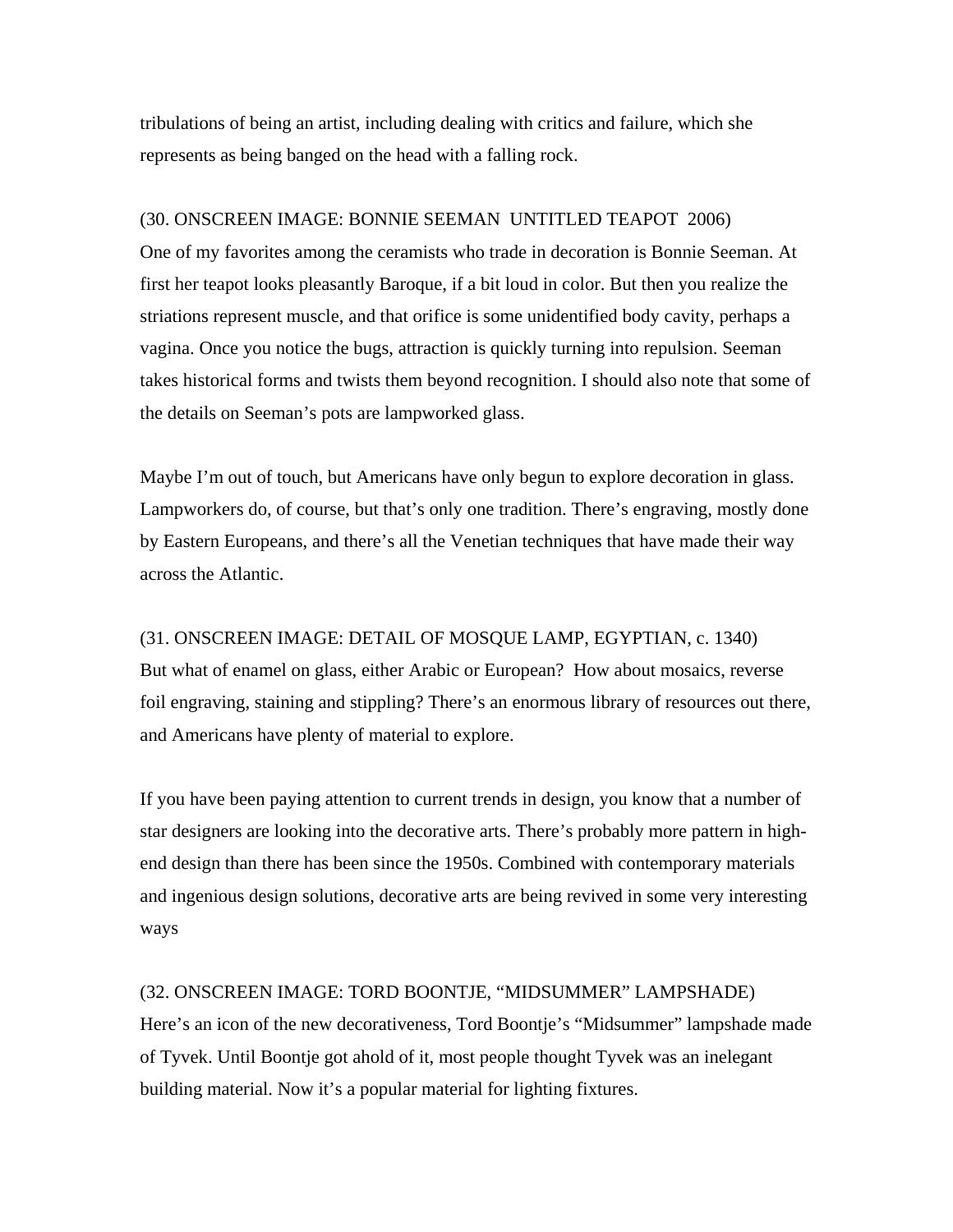I think there's an increasing dissatisfaction with the plain surfaces of Modern design. Innovative designers like Marcel Wenders and Hella Jongerius borrow historical decorative motifs freely, using them for both surface pattern and for forms. One of my favorite Wenders designs is an oversize chandelier in a vaguely Baroque form – made of papier maché. (33. ONSCREEN IMAGE: HELLA JONGERIUS "RABBIT BOWL" FROM NYMPHENBURG, 2004) And Jongerius is working with the Nymphenburg factory in Germany, casting porcelain animals out of old molds – in this case, from the 1920s.

If you think about it, you realize that hotshot designers are beginning to appropriate from craft traditions. They realize there are lots of fabulous ideas lying around in the closets of craft history, most of them ignored. Taken back out into the light and given a twist or two, craft vocabularies not only look fresh and original, but they advance the discourse of design. In contrast, what are makers themselves doing? Wishing they were artists?

# (34. ONSCREEN IMAGE: DANIEL MICHALIK CORK CHAISE LONGUE)

There are a few adventurous makers who are entering the design world. Several of Rosanne Somerson's furniture students have introduced production designs in the New York market, with some success. Daniel Michalik, for instance, has taken his expertise in woodworking and fashioned a line of composite cork furniture that is now distributed nationally.

So, how about glass in high-end design? I'm here to tell you it's pretty unimpressive. If you look through the design books and catalogues and websites, most of the glass is disappointing. The majority is warmed-over Modernist forms, even when they are made by hand.

# (35. ONSCREEN IMAGE: BOONTJE AND WOFFENDEN, "TRANSGLASS" COLLECTION FOR ARTECNICA, 2006)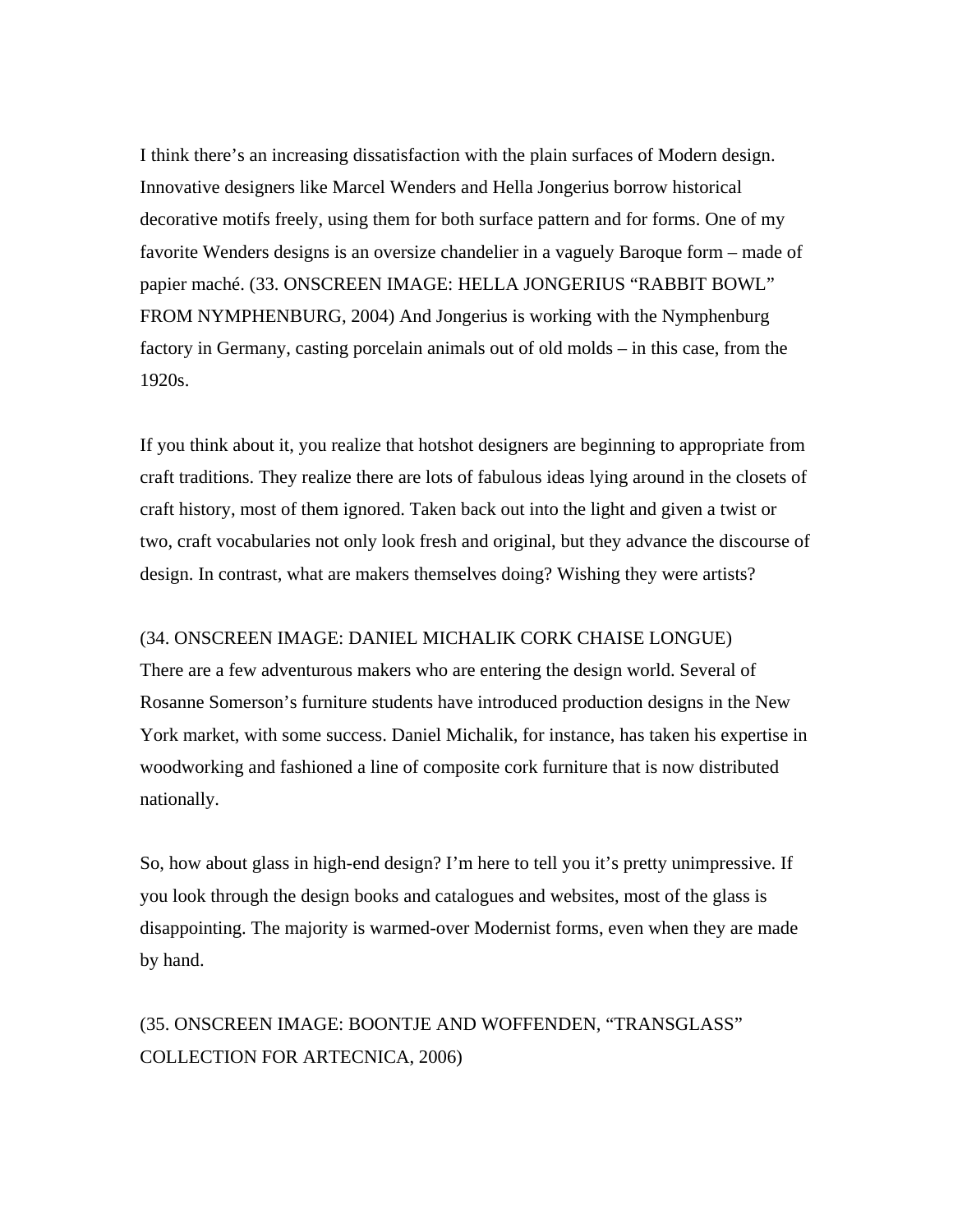One of the most famous of recent glass designs is this: wine bottles that have been sawed off, sandblasted and reassembled by anonymous workers in South America. It's designed as a series of unique objects by Tord Boontje and Emma Woffenden. And it's in the Museum of Modern Art's Design Collection.

OK. Here's a hypothetical question for every glass maker in the audience: Couldn't you do better than this?

I think there's a terrific opportunity here for adventurous glass makers. You have an expertise that appears to be absent in the design world, not just in your material but in a distinct approach to decoration. With some fooling around and repurposing, I think glass makers could make – or design – some pretty interesting things. Certainly, it wouldn't be too hard to improve on the designer glass in the marketplace today. I won't tell you it's easy to succeed in the design world –it's not – but there's a wide open territory here, just waiting for pioneers.

# GLASS AND KITSCH

(36. ONSCREEN IMAGE: JOHN WOOLEY "THE WHEEL OF FIRE" ca. 1993) John Perreault, in a recent review of a woodturning show, accused much of the work on display of being "tabletop kitsch." It's an ingenious term, for it foregrounds two aspects of the craft-as-art phenomenon. First, Perreault implies that craft techniques often limit scale. Ceramics is limited by the size of the kiln, silversmithing by the size of the metal blank you can hold over a stake, glassblowing by the weight of the gather. There are ways to get around these limitations, usually by piecing elements together. For instance, we all know Chihuly's vast chandeliers. But generally, if the maker doesn't have a factory team at her disposal, the size of the things she makes is modest. Most of them fit on a tabletop. Most of them fit comfortably in a living room. While that's not necessarily a bad thing, the ordinary scale of craft – and most glass - stands in sharp contrast to the scale of contemporary sculpture.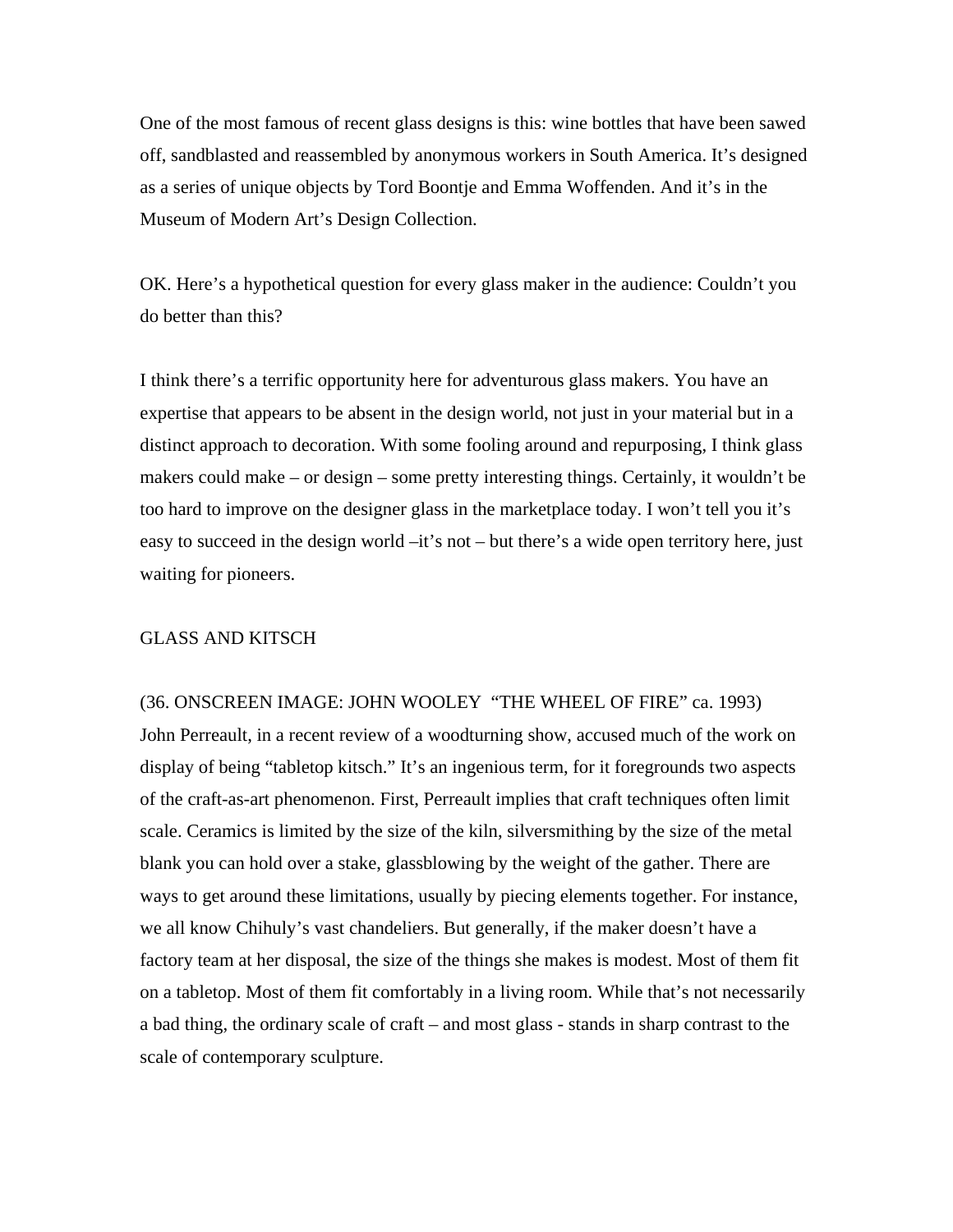# These days, sculptures fill entire buildings. (37. ONSCREEN IMAGE: OLAFUR ELIASSON "THE WEATHER PROJECT" 2003)

But more importantly for the purposes of my discussion, Perreault points to a pervasive kitschiness that seems to infect some craft fields. Woodturning has this problem. So does glass.

There's no precise definition of kitsch, but it has to do with the saccharine, the cloyingly sentimental, the ridiculously familiar, and the exclusion of all things challenging or critical. Kitsch is calculated to do two things very well. It's designed to appeal to the widest possible audience, not just to an elite of arts professionals. And it's designed to move product. Obviously, the two functions dovetail nicely.

# (38. ONSCREEN IMAGE: HUMMEL FIGURINE)

For instance, Hummel figurines are kitsch. This is not realism, but carefully orchestrated sentimentality. They are relentlessly cute, relentlessly upbeat. They resemble dolls as much as they resemble actual children, and thus play on our emotional attachment to both babies and toys. They are not art, they are products. They are also very popular. A lot of people love Hummel figurines.

Frankly, is some so-called glass art is kitsch too. Let me give you an example, one that is based on abstraction rather than a reworking of neoclassical figurative art. But it bears much the same relationship to serious sculpture that Sister Hummel's designs bear to 19<sup>th</sup> century figuration. The ultimate source of this glass kitsch is minimalism, particularly the work of Tony Smith. (39. ONSCREEN IMAGE: TONY SMITH "DIE" 1962)

I'm thinking of Jon Kuhn's glitter-boxes. (40. ONSCREEN IMAGE: JON KUHN "COMPLETED QUEST" 2009)

I have no doubt that these things are very well made and represent a terrific amount of highly disciplined work. I'm suspect Jon Kuhn spent a considerable amount of energy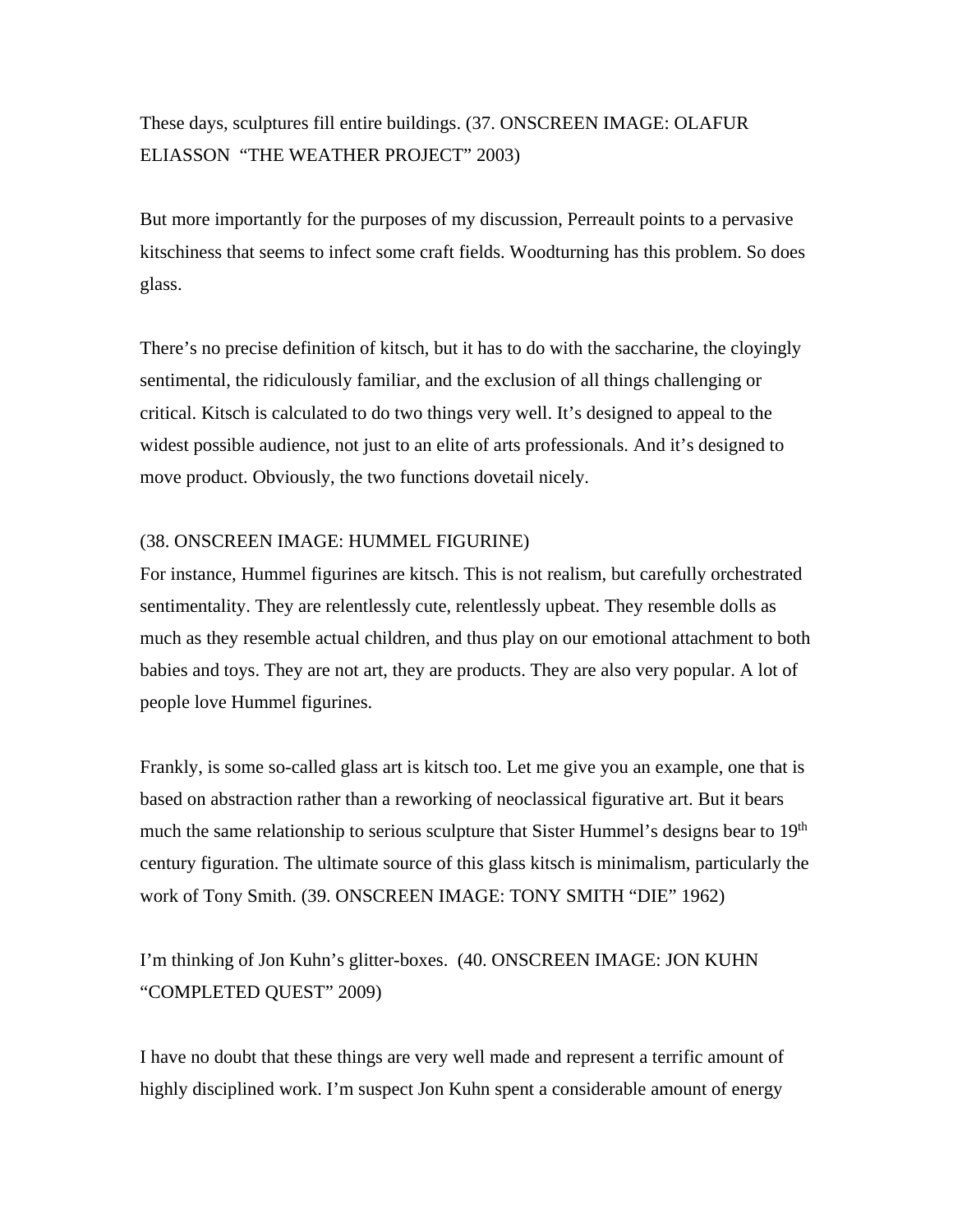researching adhesives and different types of glass, and that a long period of development went into the invention of these things. But the whole point of this object is to sparkle. That's what it does. It's like a thousand diamond rings on steroids. It twinkles like nobody's business, and that's pretty much it. There's an internal composition to the sparkly elements, yes, and the color scheme might change from one piece to the next. But the variations are overshadowed by the thousands of internal reflections. As works of art go, it's one-dimensional. It's all about the seductive appeal of fractured light. Beyond the glitter, there's no contribution to the history of sculpture, and only a marginal connection to the history of decorative arts. (One could draw a lineage from cut glass, I suppose.) There's no discourse, no challenge. It criticizes nothing. Despite Kuhn's romantic titles – "Total Clarity," Mystic Light," "Timeless Melody" – it gives you little to think about. It's all appeal. It's kitsch. Sorry if I'm breaking the news to anybody here, but it's kitsch.

As far as Art-with-a-capital-A goes, Kuhn's glitter-boxes are pretty weak. But you know what? They're amazingly popular. People love these things. I attended one of the Museum of Arts and Design's gala dinners a few years ago, and part of the extravaganza was a selection of work in a silent auction. There were some great pieces of craft on display: an Olga DiAmoral weaving, a Michael Lucero ceramic head. At dinner, I sat next to a young banker and his wife from Scarsdale or somewhere. Both were friendly people from far outside the circles of the craftworld. When I asked them which piece in the auction they like best, they both answered the same way. They really liked the Jon Kuhn.

Everybody knows that light passing through transparent glass is incredibly seductive. There's something wondrous about those reflections, that glow. It's not hard to make something in glass that is incredibly appealing. And that appeal bothers elitists. To be honest, I count myself as an elitist, by the way. We think that art might be beautiful, but we're troubled by artworks that are relentlessly seductive and unsubtle. We don't want to be clubbed over the head with visual allure. We prefer complexity. But elitists are in the minority, and lots of people disagree. Glass is popular, almost by nature.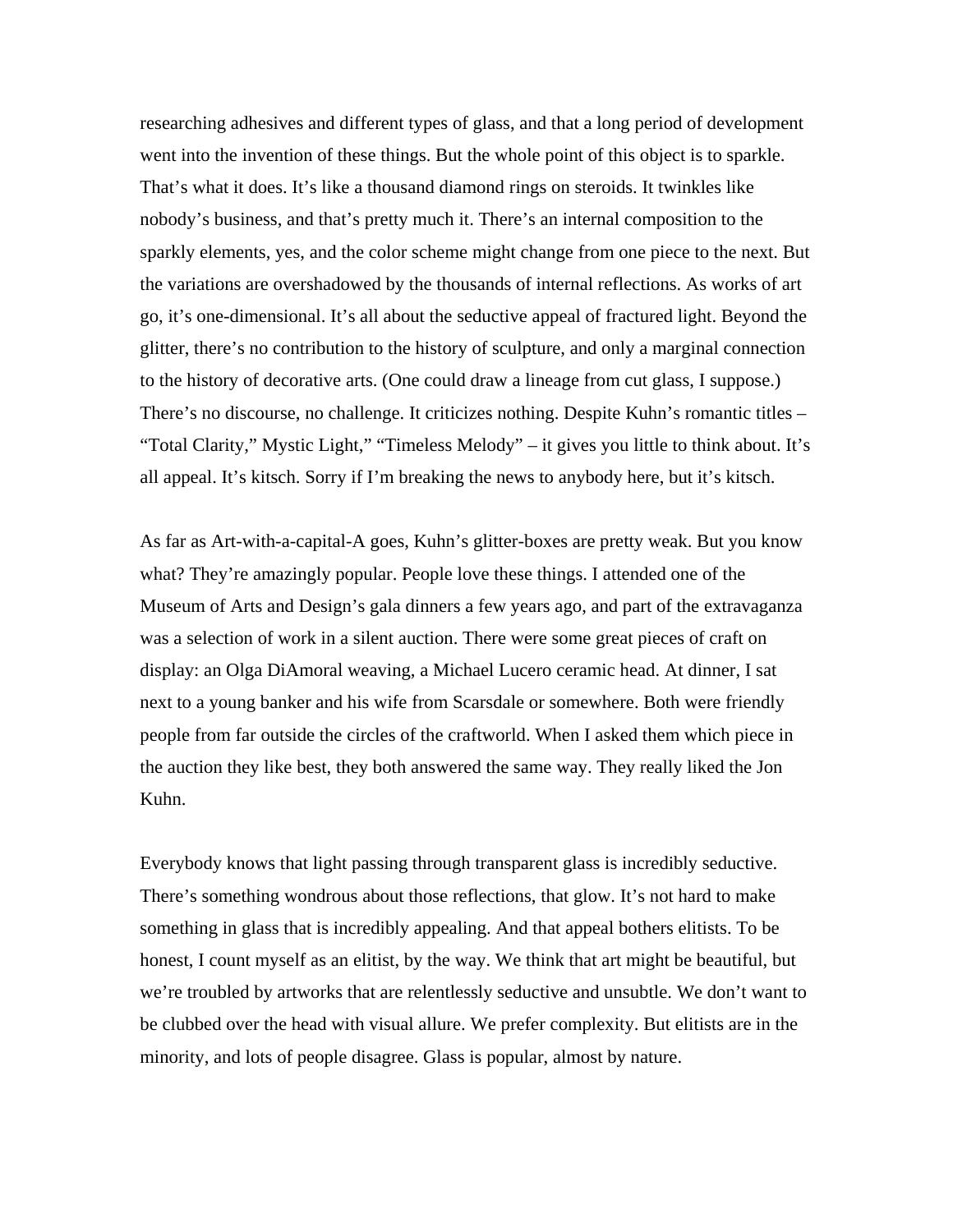Which brings up another conundrum for glass. Who is the audience? Is glass made for insiders like me, or is it made for the banker and his wife from Scarsdale? This is an important question, because it calls up the question of whether craft is democratic or not.

When I wrote the book on the history of American studio craft, one of the things I learned is that modern craft has a very strong grassroots component. Fine art does not. Art has long been of and for an elite, a small cadre of professionals and camp-followers who have been inculcated into the various codes and mysteries of the culture. Change in art is always top-down, emerging from artists and their support system. But craft is a different story. Modern craft was an invention of the British middle-class, people like architects and writers and the occasional tradesman. In this country, craft was taught and disseminated by dozens, maybe hundreds of arts and crafts societies, of which middleclass women played an important part. American craft history also traces back to poor Native Americans who made Pueblo pottery and poor African-Americans who made seagrass baskets. More recently, hippies, hobbyists and housewives have all made contributions. Change in craft often comes from the bottom up. Craft can be quite democratic. Or, as I accidentally type sometimes, democraftic.

So, who gets to make determinations of taste? Me, or the banker and his wife? I don't know the answer. Maybe glass is trying to speak to both audiences at the same time. Maybe glass proposes a middle way, an inclusive artform that is welcomed by both tastemakers and ordinary people. In many ways, that's what William Morris envisioned 140 years ago, when he talked about bringing art into life. He hoped that craft was for all classes, and all kinds of people. So if a Jon Kuhn piece brings pleasure and delight into the lives of a couple from Scarsdale, who's to say it's wrong? Is my taste more important than theirs? On the other hand, there's always H.L. Mencken, who is reputed to have said, "Nobody ever lost money underestimating the taste of the American public."

#### (41. ONSCREEN IMAGE: ROY LICHTENSTEIN "THE KISS" 1961)

Me, I like my kitsch at a distance. Artists have been mining kitsch for the best part of a century, ever since Picasso glued a piece of printed caning onto one of his paintings.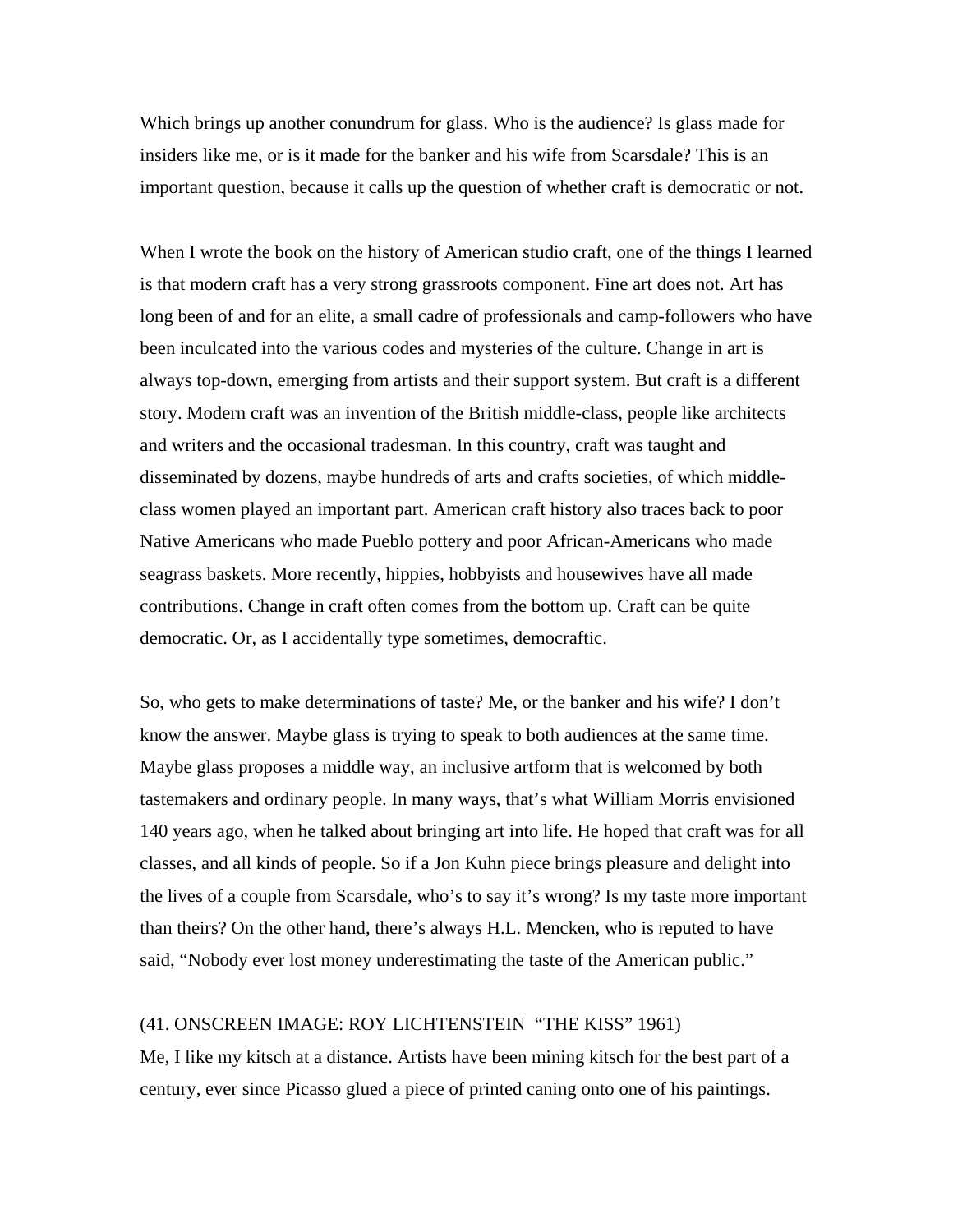Then there was Pop Art, with its cool appropriation of comic book imagery. By isolating a single panel and blowing it up to the scale of a "heroic" abstract expressionist canvas, Lichtenstein transformed kitsch into art. He didn't give it to us straight. He twisted it to his own purposes. For those who know, there was an implicit criticism of Ab-X painting built in to the innocuous imagery, along with any number of wry jokes.

# (42. ONSCREEN IMAGE: RICHARD MARQUIS "POTATO LANDSCAPE PITCHER" 1979)

For the same reason, I enjoy Richard Marquis's appropriation of souvenirs, toys and dumb household articles. Supposedly, this is a pitcher, which is not a traditional glass form. Marquis's version is solid glass, completely non-functional. Its failure of utility is underlined by the completely inexplicable glass potato, and underlined still further by the souvenir supporting the whole shebang. The sand-filled paperweight is kitsch, true, but it's thrown together with such an odd combination of other things that the whole becomes a whimsical joke, a jab at the pretensions of glass art, and perhaps a commentary on American popular culture. I figure Marquis intends this object to fall into a netherworld between categories. Is it high craft? Sort of, but the sand-filled paperweight is clearly from another context, and the canes appear to be rather sloppily glued on. Is it decorative art? Yes, but it seems to be thumbing its nose at the whole idea. Is it art? It's complex and it supports multiple readings, so to my thinking, it is. What the gatekeepers think, I have no idea.

As for the seductive qualities of glass, I think there are better ways to deal with it than the way Jon Kuhn does.

# (43. ONSCREEN IMAGE: JUDITH SCHAECHTER "ENIGMEDUSA" 2006)

One of the best in the business of light and glass is Judith Schaechter. She understands that light filtered through colored glass is about as transcendent as mortal experience allows. But she also realizes that, short of glorifying God, glass must be put to more complex purposes. For her, glass must talk about life as she knows it: a messy jumble of exaltation and sex and death. There's God, yes, but also Eros and Thanatos. Because life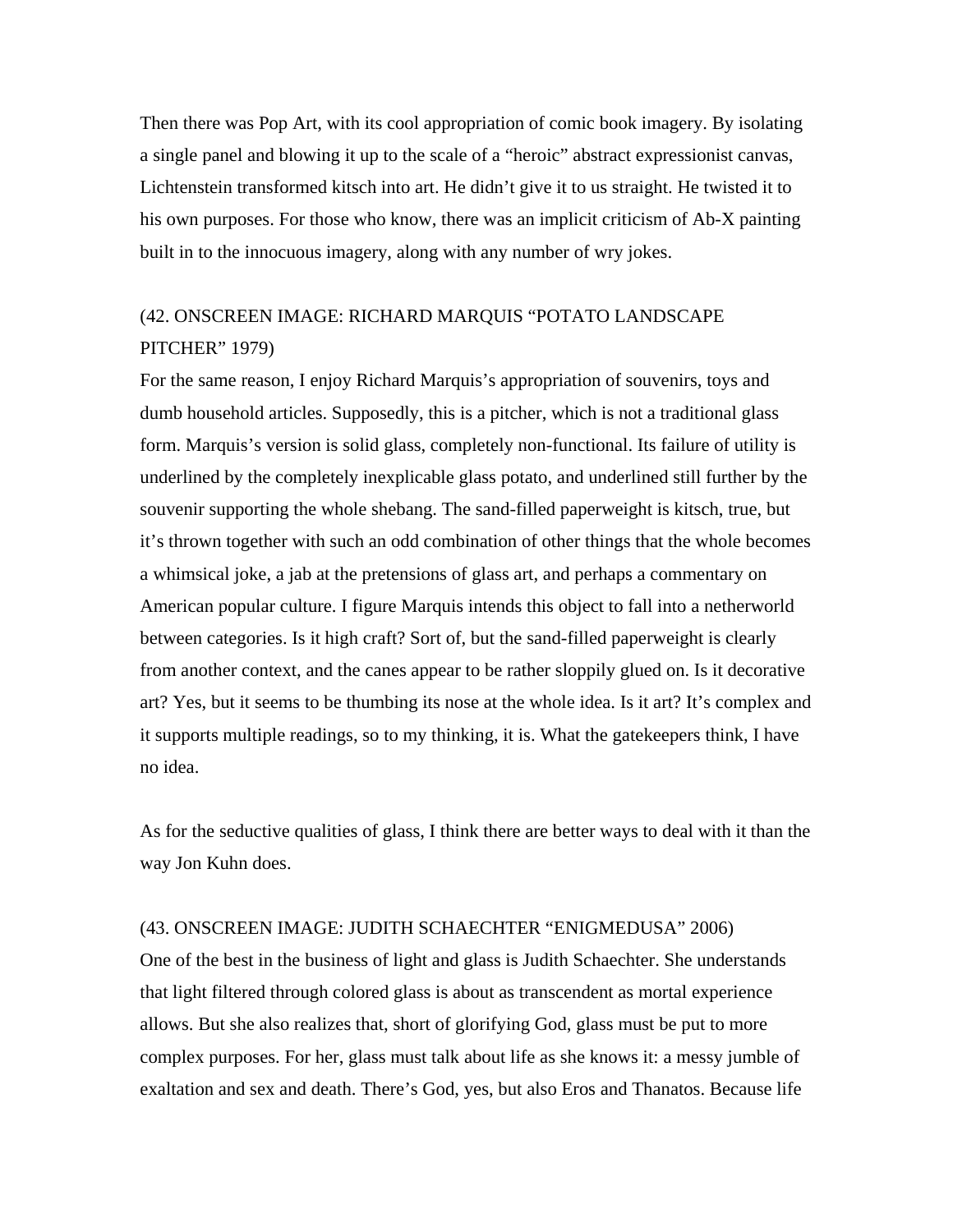is complicated, the glory that glass transmits so effectively must be balanced with a measure of abjection and sorrow. The two opposing forces don't exactly balance, but produce a weird internal tension. I love Schaechter's work because it remains in a state of irresolution. We don't know the outcome of the story, even though I suspect Judith is a closet optimist. In my opinion, this is art, good art. Jon Kuhn's work is decorative art, an entirely different enterprise.

The third and last conundrum I want to talk about is about appropriateness of glass to the art enterprise. If glass makers do not accept a role in the decorative arts, if they reject the option of design, and if they truly aspire to be artists, then they have to question their loyalty to the medium. I'm sure this is an issue that gets a lot of play in this community, especially in the schools, but I'll provide my view on the question.

Let's imagine that glass makers actually make sculpture that is recognizably contemporary, that engages in the issues and styles of the present day instead of the past.

(44. ONSCREEN IMAGE: CAROLE PILON "LES CORPS ETRANGERS 6" 2006) No more budget surrealism.

# (45. ONSCREEN IMAGE: BEN EDOLS AND KATHY ELIOT "GOLD CURLED LEAF" 2006)

No more swoopy forms, pretending to be serious sculpture.

Instead, glass artists will have to make compelling objects that are not driven by technique or material, but by an idea. That's the deal these days: everything must take into account the strategies of conceptual art. If you make art today, you must have a system of reasoning that generates the visual result. And that system must be articulated, hopefully not just with artspeak. Furthermore, that system has to explain and justify the use of any given material. Glass will have to be used for what it is and does, not because it's the only medium the artist can deal with.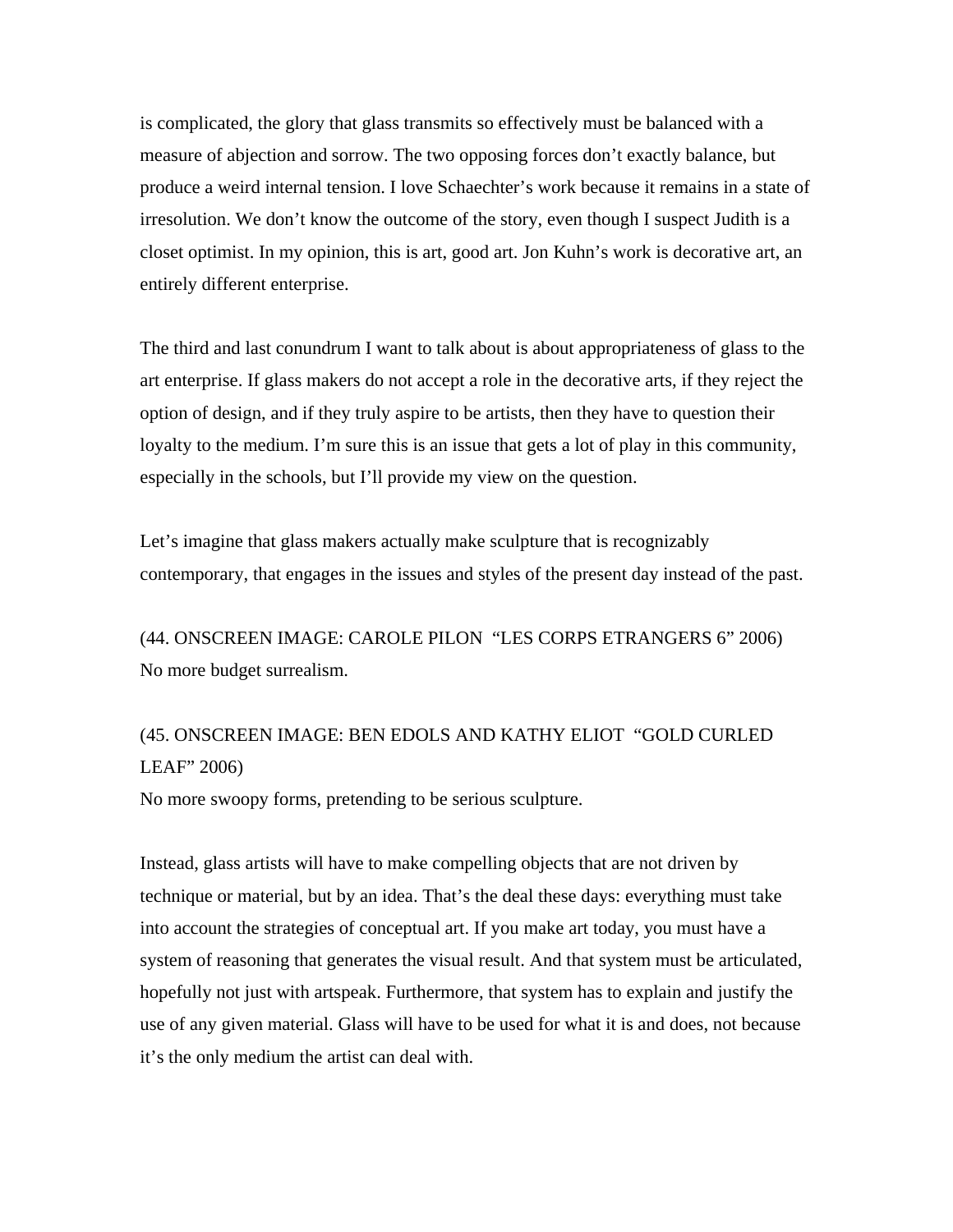The default for art supplies these days are found objects and materials. The artworld can understand a skeleton made of rawhide dog chews. (That was a piece by Tim Hawkinson.) But the artworld has a hard time understanding virtuoso technique. Nobody cares how a thing is made, unless the process of making is both meaningful and, frankly, abstracted from ordinary usage. Furthermore, the artworld understands glass only when some kind of logic is provided for its use.

# (46. ONSCREEN IMAGE: LIBENSKY AND BRYCHTOVA, "ARCUS I," 1990-91)

If I were to nominate artists who use glass in a way that is entirely appropriate to their underlying ideas, it would be Libensky and Brychtova. By carefully modulating both the thickness and the surface of glass, they made sculptures that were original and compelling. The effects of light in a sculpture like "Arcus I" suggest both a halo and an open door, while the form remains completely abstract. Poetry and pure form dance together nicely. While I suspect this kind of abstraction is now outmoded, I truly admire Libensky and Brychtova's work. Here, both glass and skill have a reason, and neither is overplayed.

If I were to predict the future, I would say that glass artists will have to avoid most of the seductive qualities of glass. Strong color, transparency and reflection will be used with caution. Glass will be more sober, more translucent and matte, more industrial. Actually, I think this has already happened.

# (47. ONSCREEN IMAGE: DANIEL CLAYMAN "PIERCED VOLUME" 2007)

Daniel Clayman came to glass with a background in theatrical lighting, so it's logical that his sculpture should focus on the interplay between glass and light. The form is straightforward, the technique accomplished but not thrust into the foreground. The colorless frosted glass does all he needs it to do. Properly lit, I suspect this sculpture glows in a way that no other material could. It shows how effective glass can be, if used with restraint. There's not a trace of showmanship here, nor any of the insistent pandering one sees so often in glass. Because Clayman deploys glass with intelligence and without flashy effects, this work is convincing as sculpture.